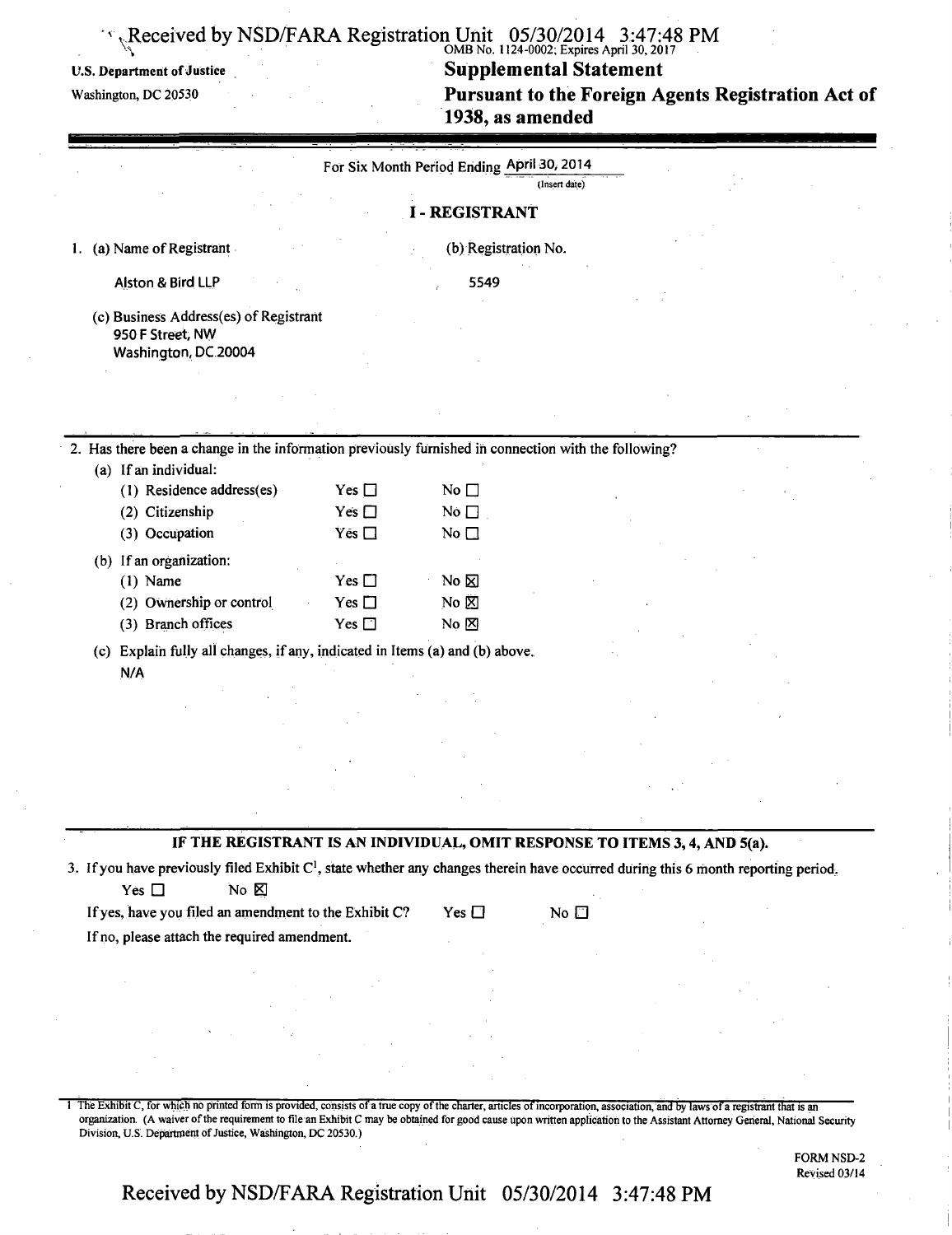| Name<br>N/A<br>Name<br>N/A                                                                                                    | $No \times$<br>Yes $\Box$<br>If yes, furnish the following information:<br>Yes $\Box$<br>No $\boxtimes$<br>If yes, furnish the following information:<br>N/A                                      | N/A<br><b>Residence Address</b> | Position               |                   | N/A            | 4. (a) Have any persons ceased acting as partners, officers, directors or similar officials of the registrant during this 6 month reporting period?<br>Date Connection Ended |
|-------------------------------------------------------------------------------------------------------------------------------|---------------------------------------------------------------------------------------------------------------------------------------------------------------------------------------------------|---------------------------------|------------------------|-------------------|----------------|------------------------------------------------------------------------------------------------------------------------------------------------------------------------------|
| (b) Have any persons become partners, officers, directors or similar officials during this 6 month reporting period?          |                                                                                                                                                                                                   |                                 |                        |                   |                |                                                                                                                                                                              |
|                                                                                                                               |                                                                                                                                                                                                   |                                 |                        |                   |                |                                                                                                                                                                              |
|                                                                                                                               |                                                                                                                                                                                                   |                                 |                        |                   |                |                                                                                                                                                                              |
| 5. (a) Has any person named in Item 4(b) rendered services directly in furtherance of the interests of any foreign principal? |                                                                                                                                                                                                   |                                 |                        |                   |                |                                                                                                                                                                              |
|                                                                                                                               |                                                                                                                                                                                                   |                                 |                        |                   |                |                                                                                                                                                                              |
|                                                                                                                               |                                                                                                                                                                                                   |                                 |                        |                   |                |                                                                                                                                                                              |
|                                                                                                                               |                                                                                                                                                                                                   |                                 |                        |                   |                |                                                                                                                                                                              |
|                                                                                                                               |                                                                                                                                                                                                   |                                 |                        |                   |                |                                                                                                                                                                              |
|                                                                                                                               |                                                                                                                                                                                                   |                                 |                        |                   |                |                                                                                                                                                                              |
|                                                                                                                               |                                                                                                                                                                                                   |                                 |                        |                   |                |                                                                                                                                                                              |
|                                                                                                                               |                                                                                                                                                                                                   |                                 |                        | Citizenship       | Position       | Date Assumed                                                                                                                                                                 |
|                                                                                                                               |                                                                                                                                                                                                   |                                 | N/A                    |                   | N/A            | N/A                                                                                                                                                                          |
|                                                                                                                               |                                                                                                                                                                                                   |                                 |                        |                   |                |                                                                                                                                                                              |
|                                                                                                                               |                                                                                                                                                                                                   |                                 |                        |                   |                |                                                                                                                                                                              |
|                                                                                                                               |                                                                                                                                                                                                   |                                 |                        |                   |                |                                                                                                                                                                              |
|                                                                                                                               |                                                                                                                                                                                                   |                                 |                        |                   |                |                                                                                                                                                                              |
|                                                                                                                               | No $\Box$<br>Yes $\Box$                                                                                                                                                                           |                                 |                        |                   |                |                                                                                                                                                                              |
|                                                                                                                               |                                                                                                                                                                                                   |                                 |                        |                   |                |                                                                                                                                                                              |
|                                                                                                                               | If yes, identify each such person and describe the service rendered.                                                                                                                              |                                 |                        |                   |                |                                                                                                                                                                              |
| N/A                                                                                                                           |                                                                                                                                                                                                   |                                 |                        |                   |                |                                                                                                                                                                              |
|                                                                                                                               |                                                                                                                                                                                                   |                                 |                        |                   |                |                                                                                                                                                                              |
|                                                                                                                               |                                                                                                                                                                                                   |                                 |                        |                   |                |                                                                                                                                                                              |
| Name                                                                                                                          |                                                                                                                                                                                                   | <b>Residence Address</b>        |                        | Citizenship       | Position       | Date Assumed                                                                                                                                                                 |
| N/A                                                                                                                           | N/A                                                                                                                                                                                               |                                 | N/A                    |                   | N/A            | N/A                                                                                                                                                                          |
|                                                                                                                               |                                                                                                                                                                                                   |                                 |                        |                   |                |                                                                                                                                                                              |
|                                                                                                                               |                                                                                                                                                                                                   |                                 |                        |                   |                |                                                                                                                                                                              |
|                                                                                                                               |                                                                                                                                                                                                   |                                 |                        |                   |                |                                                                                                                                                                              |
|                                                                                                                               |                                                                                                                                                                                                   |                                 |                        |                   |                |                                                                                                                                                                              |
|                                                                                                                               | (c) Have any employees or individuals, who have filed a short form registration statement, terminated their employment or<br>connection with the registrant during this 6 month reporting period? |                                 |                        | Yes $\Box$        | No $\boxtimes$ |                                                                                                                                                                              |
|                                                                                                                               | If yes, furnish the following information:                                                                                                                                                        |                                 |                        |                   |                |                                                                                                                                                                              |
| Name                                                                                                                          |                                                                                                                                                                                                   |                                 | Position or Connection |                   |                | Date Terminated                                                                                                                                                              |
| N/A                                                                                                                           |                                                                                                                                                                                                   | N/A                             |                        |                   |                | N/A                                                                                                                                                                          |
|                                                                                                                               |                                                                                                                                                                                                   |                                 |                        |                   |                |                                                                                                                                                                              |
|                                                                                                                               |                                                                                                                                                                                                   |                                 |                        |                   |                |                                                                                                                                                                              |
|                                                                                                                               |                                                                                                                                                                                                   |                                 |                        |                   |                |                                                                                                                                                                              |
|                                                                                                                               | principal during this 6 month reporting period?                                                                                                                                                   | Yes $\Box$                      | No $\boxtimes$         |                   |                | (d) Have any employees or individuals, who have filed a short form registration statement, terminated their connection with any foreign                                      |
|                                                                                                                               | If yes, furnish the following information:                                                                                                                                                        |                                 |                        |                   |                |                                                                                                                                                                              |
|                                                                                                                               |                                                                                                                                                                                                   |                                 |                        |                   |                |                                                                                                                                                                              |
| Name                                                                                                                          |                                                                                                                                                                                                   | Position or Connection          |                        | Foreign Principal |                | Date Terminated                                                                                                                                                              |
| N/A                                                                                                                           | N/A                                                                                                                                                                                               |                                 | N/A                    |                   |                | N/A                                                                                                                                                                          |
|                                                                                                                               |                                                                                                                                                                                                   |                                 |                        |                   |                |                                                                                                                                                                              |
|                                                                                                                               |                                                                                                                                                                                                   |                                 |                        |                   |                |                                                                                                                                                                              |
|                                                                                                                               |                                                                                                                                                                                                   |                                 |                        |                   |                |                                                                                                                                                                              |

If no, list names of persons who have not filed the required statement. **N/A**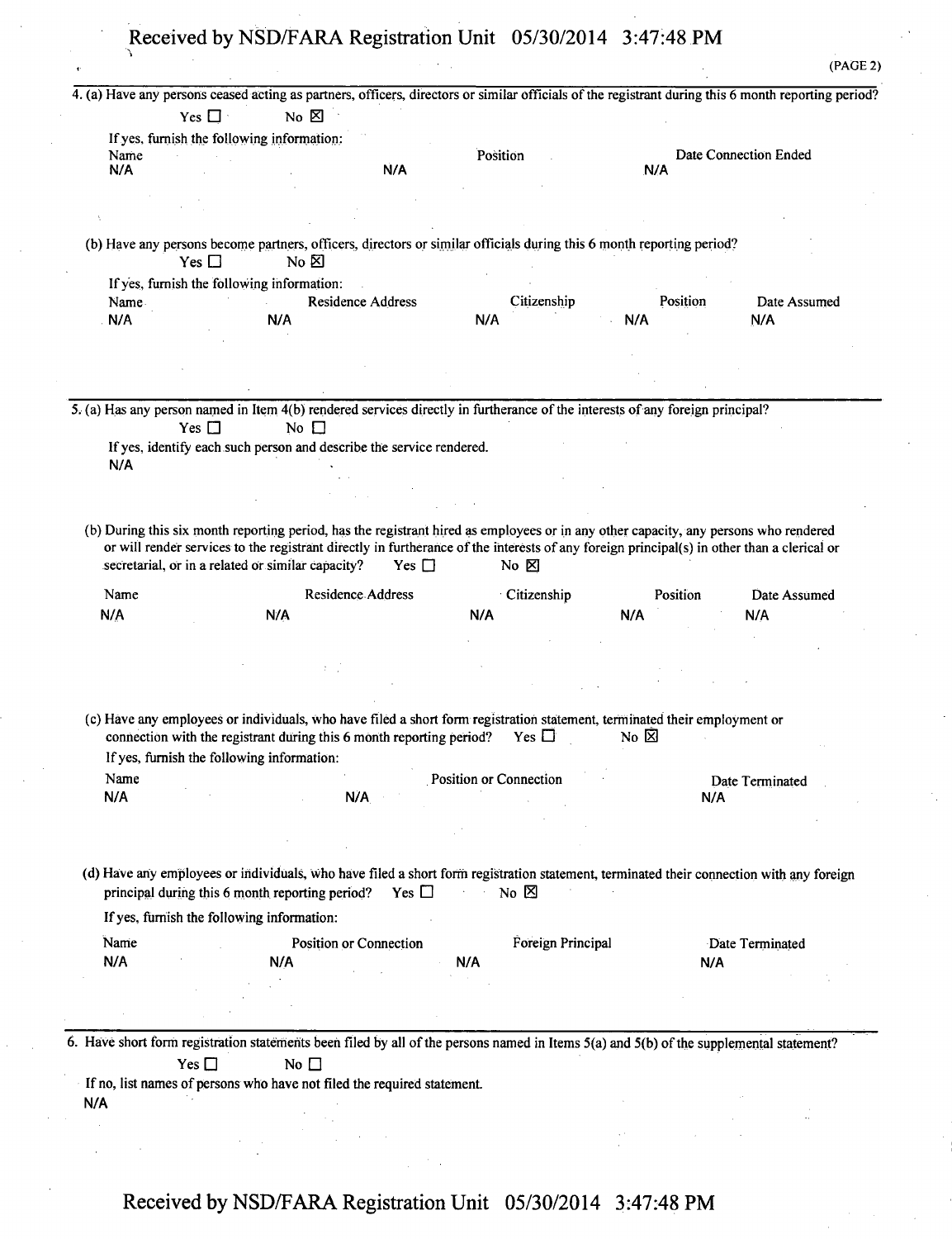|                   |                                                                                                                                                                                                 |                          |                              |                        |                 |                     | (PAGE 3)       |
|-------------------|-------------------------------------------------------------------------------------------------------------------------------------------------------------------------------------------------|--------------------------|------------------------------|------------------------|-----------------|---------------------|----------------|
|                   |                                                                                                                                                                                                 |                          |                              | II - FÖREIGN PRINCIPAL |                 |                     |                |
|                   | 7. Has your connection with any foreign principal ended during this 6 month reporting period?<br>If yes, furnish the following information:                                                     |                          |                              |                        |                 | Yes $\square$       | $No \boxtimes$ |
|                   | Foreign Principal                                                                                                                                                                               |                          |                              |                        |                 | Date of Termination |                |
| N/A               |                                                                                                                                                                                                 |                          |                              |                        | N/A             |                     |                |
|                   |                                                                                                                                                                                                 |                          |                              |                        |                 |                     |                |
|                   |                                                                                                                                                                                                 |                          |                              |                        |                 |                     |                |
|                   |                                                                                                                                                                                                 |                          |                              |                        |                 |                     |                |
|                   | 8. Have you acquired any new foreign principal(s) <sup>2</sup> during this 6 month reporting period?<br>If yes, furnish th following information:                                               |                          |                              |                        |                 | Yes $\Box$          | No $\boxtimes$ |
|                   | Name and Address of Foreign Principal(s)                                                                                                                                                        |                          |                              |                        |                 | Date Acquired       |                |
| N/A               |                                                                                                                                                                                                 |                          |                              |                        | N/A             |                     |                |
|                   |                                                                                                                                                                                                 |                          |                              |                        |                 |                     |                |
|                   |                                                                                                                                                                                                 |                          |                              |                        |                 |                     |                |
|                   |                                                                                                                                                                                                 |                          |                              |                        |                 |                     |                |
| reporting period. | 9. In addition to those named in Items 7 and 8, if any, list foreign principal(s) <sup>2</sup> whom you continued to represent during the 6 month<br>Russian Federation (through Ketchum, Inc.) |                          |                              |                        |                 |                     |                |
|                   | Taipei Economic and Cultural Representative Office in the United States (TECRO)                                                                                                                 |                          |                              |                        |                 |                     |                |
|                   |                                                                                                                                                                                                 |                          |                              |                        |                 |                     |                |
|                   |                                                                                                                                                                                                 |                          |                              |                        |                 |                     |                |
|                   |                                                                                                                                                                                                 |                          |                              |                        |                 |                     |                |
|                   | 10. (a) Have you filed exhibits for the newly acquired foreign principal(s), if any, listed in Item 8?                                                                                          |                          |                              |                        |                 |                     |                |
|                   | Exhibit A <sup>3</sup><br>Exhibit B <sup>4</sup>                                                                                                                                                | Yes $\Box$<br>Yes $\Box$ | No $\square$<br>No $\square$ |                        |                 |                     |                |
|                   | If no, please attach the required exhibit.                                                                                                                                                      |                          |                              |                        |                 |                     |                |
|                   | (b) Have there been any changes in the Exhibits A and B previously filed for any foreign principal whom you                                                                                     |                          |                              |                        |                 |                     |                |
|                   | represented during this six month period?                                                                                                                                                       |                          |                              | Yes $\boxtimes$        | No $\square$    |                     |                |
|                   | If yes, have you filed an amendment to these exhibits?                                                                                                                                          |                          |                              | Yes $\boxtimes$        | No <sub>1</sub> |                     |                |
|                   | If no, please attach the required amendment.                                                                                                                                                    |                          |                              |                        |                 |                     |                |
|                   |                                                                                                                                                                                                 |                          |                              |                        |                 |                     |                |

(See Rule 100(a) (9)). A registrant who represents more than one foreign principal is required to list in the statements he files under the Act only those principals for whom he is not entitled to claim exemption under Section 3 of the Act. (See Rule 208.)

3 The Exhibit A, which is filed on Form NSD-3, sets forth the information required to be disclosed concerning each foreign principal.

4 The Exhibit B, which is filed on Form NSD-4, sets forth the information concerning the agreement or understanding between the registrant and the foreign principal.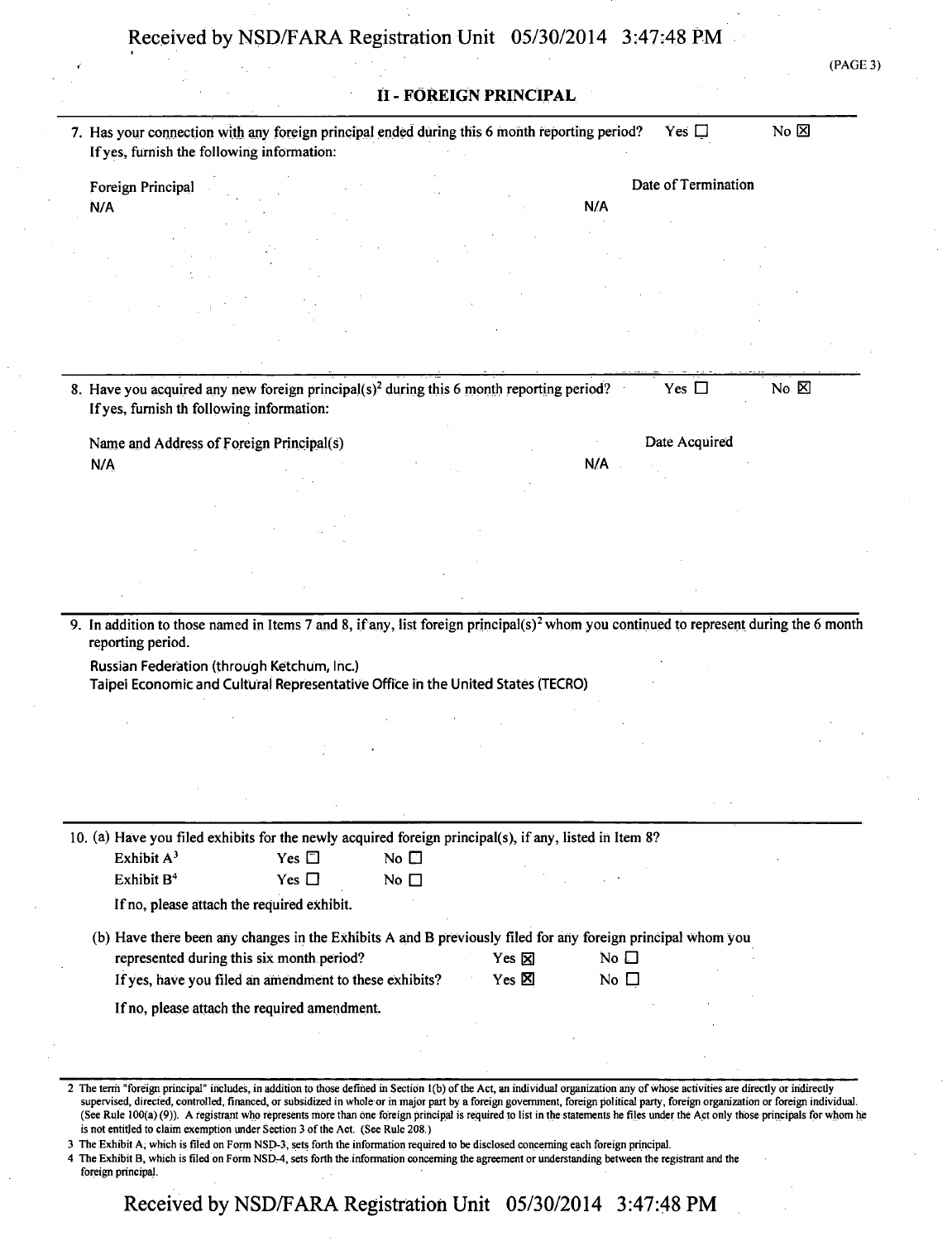(PAGE 4)

**i** 

### **III - ACTIVITIES**

**11. During this 6 month reporting period, have you engaged in any activities for or rendered any services to any foreign principal**  named in Items 7, 8, or 9 of this statement? Yes  $\boxtimes$  Yes  $\boxtimes$ 

**Ifyes, identify each foreign principal and describe in full detail your activities and services:** 

**Please See Attachment A** 

12. During this 6 month reporting period, have you on behalf of any foreign principal engaged in political activity<sup>5</sup> as defined below?  $Yes \boxtimes$  No  $\square$ 

**If yes, identify each such foreign principal and describe in full detail all such political activity, indicating, among other things, the relations, interests and policies sought to be influenced and the means employed to achieve this purpose. If the registrant arranged, sponsored or delivered speeches, lectures or radio and TV broadcasts, give details as to dates, places of delivery, names of speakers and subject matter.** 

**Please See Attachment A** 

**13. In addition to the above described activities, if any, have you engaged in activity on your own behalf which benefits your foreign principal(s)?** Yes  $\Box$  No  $\boxtimes$ 

**If yes, describe fully. N/A** 

5 "Political activity," as defined in Section l(o) of the Act, means any activity that the person engaging in believes will, or that the person intends to, in any way influence any agency or official of the Government of the United States or any section of the public within the United States with reference to formulating, adopting or changing the domestic or foreign policies ofthe United States or with reference to political or public interests, policies, or relations of a government of a foreign country or a foreign political party.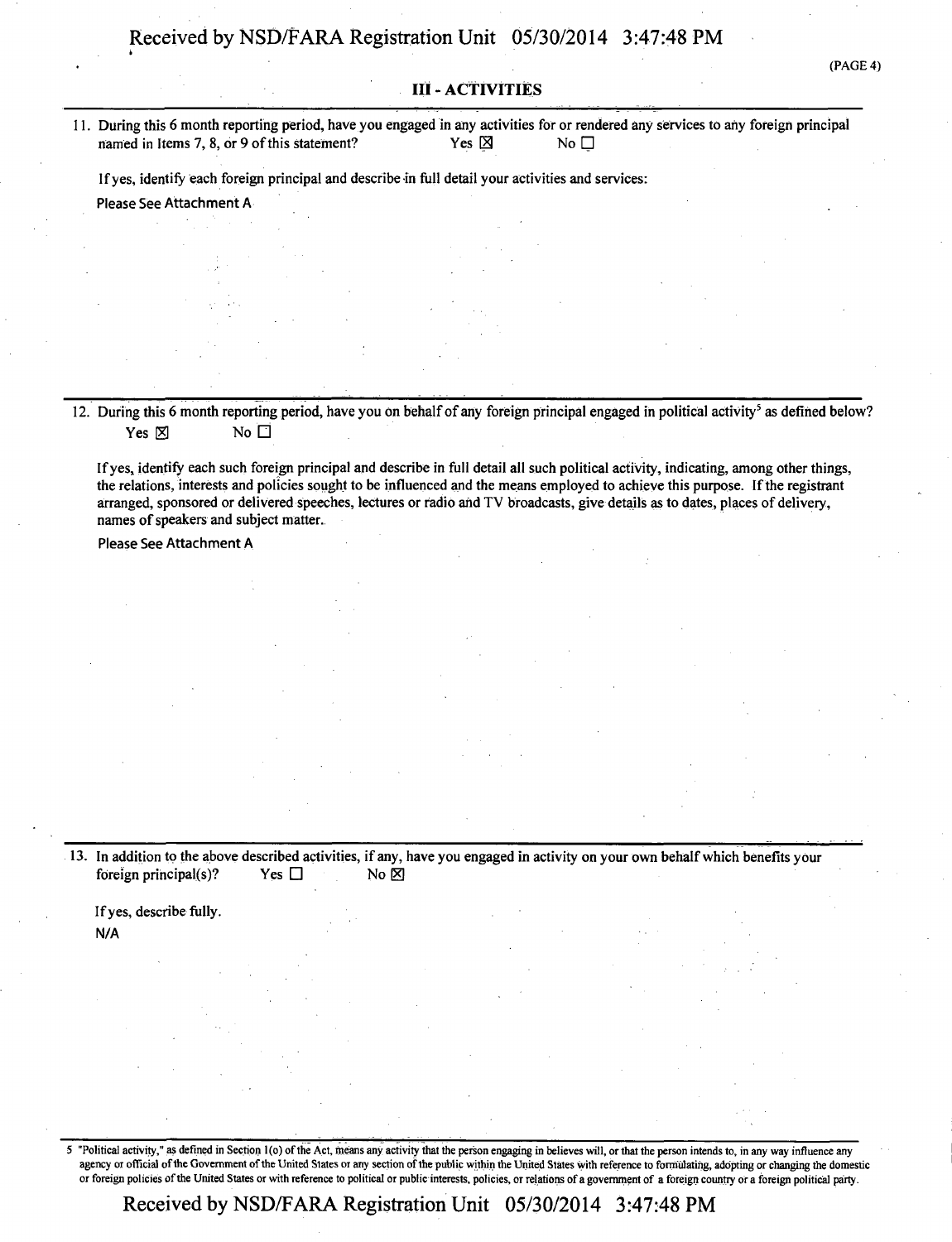#### **IV - FINANCIAL INFORMATION**

#### **14. (a) RECEIPTS-MONIES**

**During this 6 month reporting period, have you received from any foreign principal named in Items 7, 8, or 9 of this statement, or from any other source, for or in the interests of any such foreign principal, any contributions, income or money either as compensation or otherwise?** Yes  $\times$  No  $\Box$ 

**If no, explain why. N/A** 

**If yes, set forth below in the required detail and separately for each foreign principal an account of such monies.<sup>6</sup>**

| Date         | From Whom             | Purpose                 | Amount                       |
|--------------|-----------------------|-------------------------|------------------------------|
| Please See   | Please See Attachment | Please See Attachment B | <b>Please See Attachment</b> |
| Attachment B |                       |                         |                              |

|     |                                                                                                                                      |            |                 | Total |
|-----|--------------------------------------------------------------------------------------------------------------------------------------|------------|-----------------|-------|
| (b) | <b>RECEIPTS - FUNDRAISING CAMPAIGN</b>                                                                                               |            |                 |       |
|     | During this 6 month reporting period, have you received, as part of a fundraising campaign <sup>7</sup> , any money on behalf of any |            |                 |       |
|     | foreign principal named in Items 7, 8, or 9 of this statement?                                                                       | Yes $\Box$ | No ⊠            |       |
|     | If yes, have you filed an Exhibit $D^8$ to your registration?                                                                        | Yes $\Box$ | No <sub>1</sub> |       |
|     |                                                                                                                                      |            |                 |       |

If yes, indicate the date the Exhibit D was filed. Date N/A

#### **(c) RECEIPTS-THINGS OF VALUE**

During this 6 month reporting period, have you received any thing of value<sup>9</sup> other than money from any foreign principal **named in Items 7, 8, or 9 of this statement, or from any other source, for or in the interests of any such foreign principal?**<br><sup>2</sup> Yes □ No ⊠  $Yes \Box$ 

**Ifyes, furnish the following information:** 

| Foreign Principal | Date Received | Thing of Value | Purpose |
|-------------------|---------------|----------------|---------|
| N/A               | N/A           | N/A            | N/A     |
|                   |               |                |         |

6,7 A registrant is required to file an Exhibit D if he collects or receives contributions, loans, moneys, or other things of value for a foreign principal, as part of a fundraising campaign. (See Rule 201(e)).

- 8 An Exhibit D, for which no printed form is provided, sets forth an account of money collected or received as a result of a fundraising campaign and transmitted for a foreign principal.
- Things of value include but are not limited to gifts, interest free loans, expense free travel, favored stock purchases, exclusive rights, favored treatment over competitors, "kickbacks," and the like.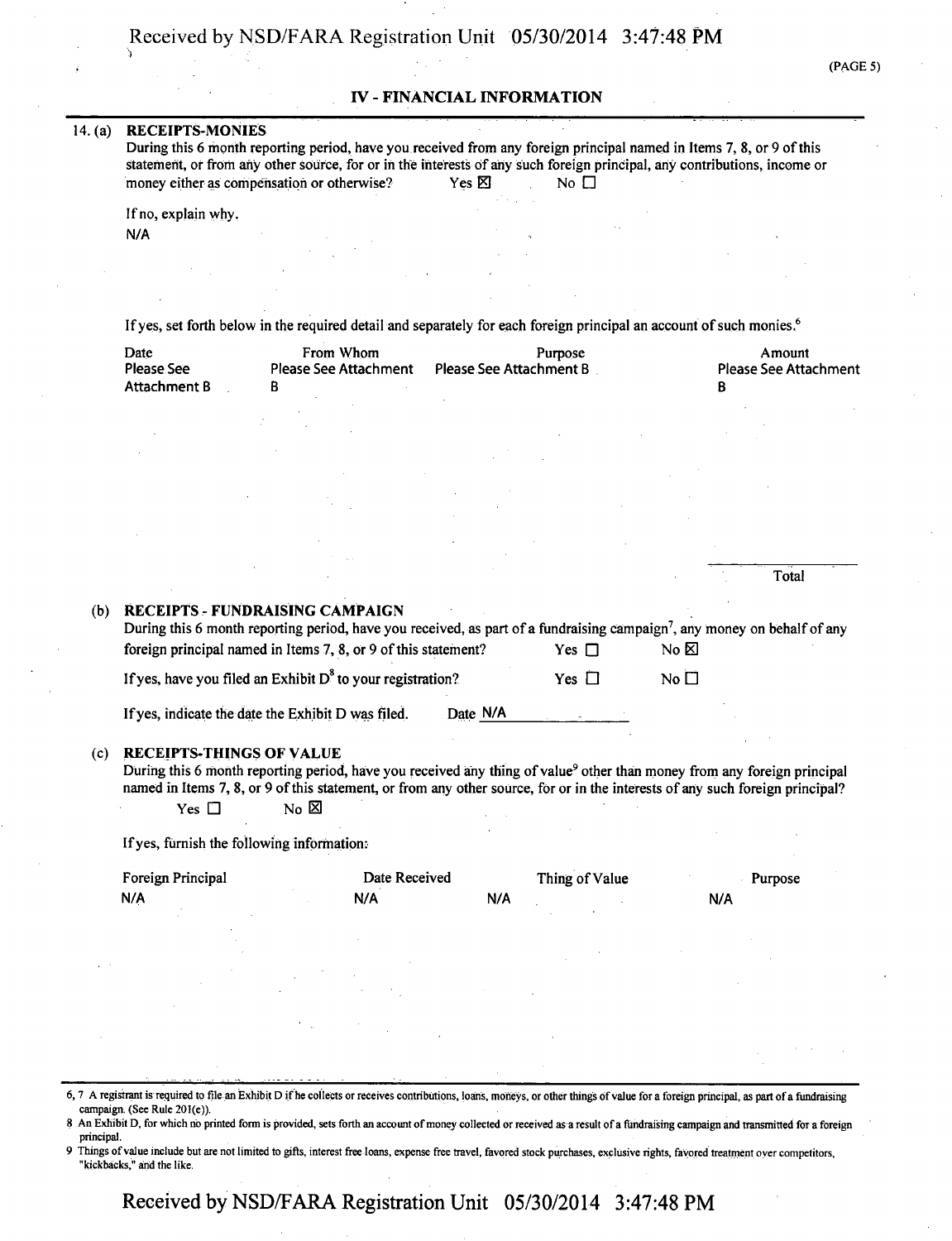| (PAGE 6) |
|----------|
|----------|

| 15. (a) | <b>DISBURSEMENTS-MONIES</b>                                                                                   |         |           |            |                  |                                                                                                                               |
|---------|---------------------------------------------------------------------------------------------------------------|---------|-----------|------------|------------------|-------------------------------------------------------------------------------------------------------------------------------|
|         | During this 6 month reporting period, have you                                                                |         |           |            |                  |                                                                                                                               |
|         |                                                                                                               |         |           |            |                  | (1) disbursed or expended monies in connection with activity on behalf of any foreign principal named in Items 7, 8, or       |
|         | 9 of this statement? Yes $\boxtimes$                                                                          |         | No $\Box$ |            |                  |                                                                                                                               |
|         | transmitted monies to any such foreign principal?<br>(2)                                                      |         |           | Yes $\Box$ | $No & \boxtimes$ |                                                                                                                               |
|         | If no, explain in full detail why there were no disbursements made on behalf of any foreign principal.<br>N/A |         |           |            |                  |                                                                                                                               |
|         |                                                                                                               |         |           |            |                  |                                                                                                                               |
|         | monies transmitted, if any, to each foreign principal.                                                        |         |           |            |                  | If yes, set forth below in the required detail and separately for each foreign principal an account of such monies, including |
|         | Date                                                                                                          | To Whom |           |            | Purpose          | Amount                                                                                                                        |
|         | <b>Please See</b>                                                                                             |         |           |            |                  |                                                                                                                               |
|         | Attachment C                                                                                                  |         |           |            |                  |                                                                                                                               |
|         |                                                                                                               |         |           |            |                  |                                                                                                                               |

**Total**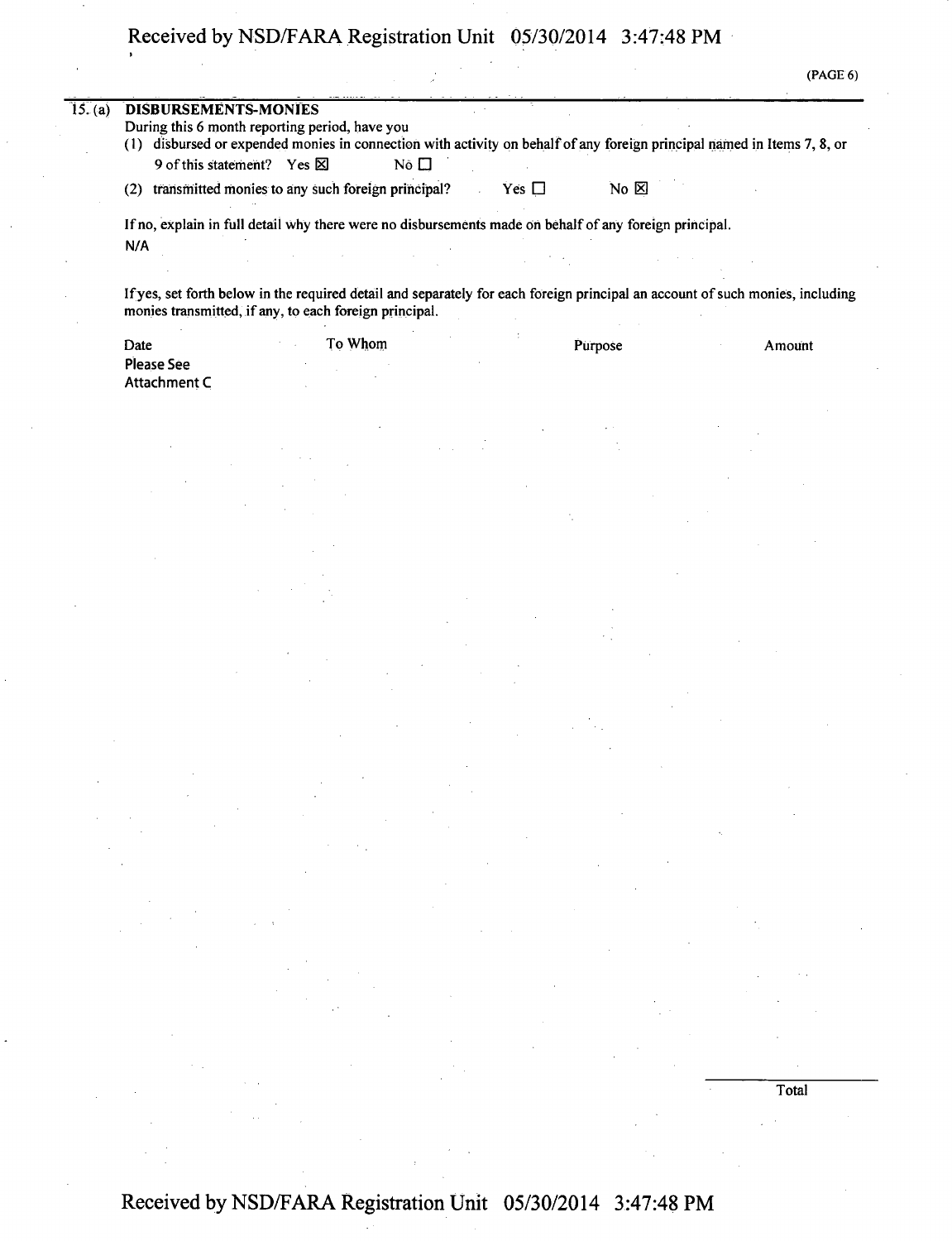#### **(b) DISBURSEMENTS-THINGS OF VALUE**

During this 6 month reporting period, have you disposed of anything of value<sup>10</sup> other than money in furtherance of or in connection with activities on behalf of any foreign principal named in Items 7, 8, or 9 of this statement?

 $Yes \Box$  No  $\boxtimes$ 

If yes, furnish the following information:

| Date   | Recipient                | Foreign Principal |     | Thing of Value | Purpose |
|--------|--------------------------|-------------------|-----|----------------|---------|
| N/A    | N/A                      | N/A               | N/A |                | N/A     |
|        |                          |                   |     |                |         |
|        |                          |                   |     |                |         |
|        |                          |                   |     |                |         |
|        |                          |                   |     |                |         |
|        | $\sim$ $\sim$            |                   |     |                |         |
|        |                          |                   |     |                |         |
| $\sim$ | ٠                        |                   |     |                |         |
|        |                          |                   |     |                |         |
|        |                          |                   |     |                |         |
|        |                          |                   |     |                |         |
|        | <b>Contract Contract</b> |                   |     |                |         |

#### **(c) DISBURSEMENTS-POLITICAL CONTRIBUTIONS**

During this 6 month reporting period, have you from your own funds and on your own behalf either directly or through any other person, made any contributions of money or other things of value<sup>11</sup> in connection with an election to any political office, or in connection with any primary election, convention, or caucus held to select candidates for political office?

Yes  $\boxtimes$  No  $\Box$ 

Ifyes, furnish the following information:

Date Amount or Thing of Value Political Organization or Candidate Location of Event

Please See Attachment D

10, 11 Things of value include hut are not limited to gifts, interest free loans, expense free travel, favored stock purchases, exclusive rights, favored treatment over competitors, "kickbacks," and the like.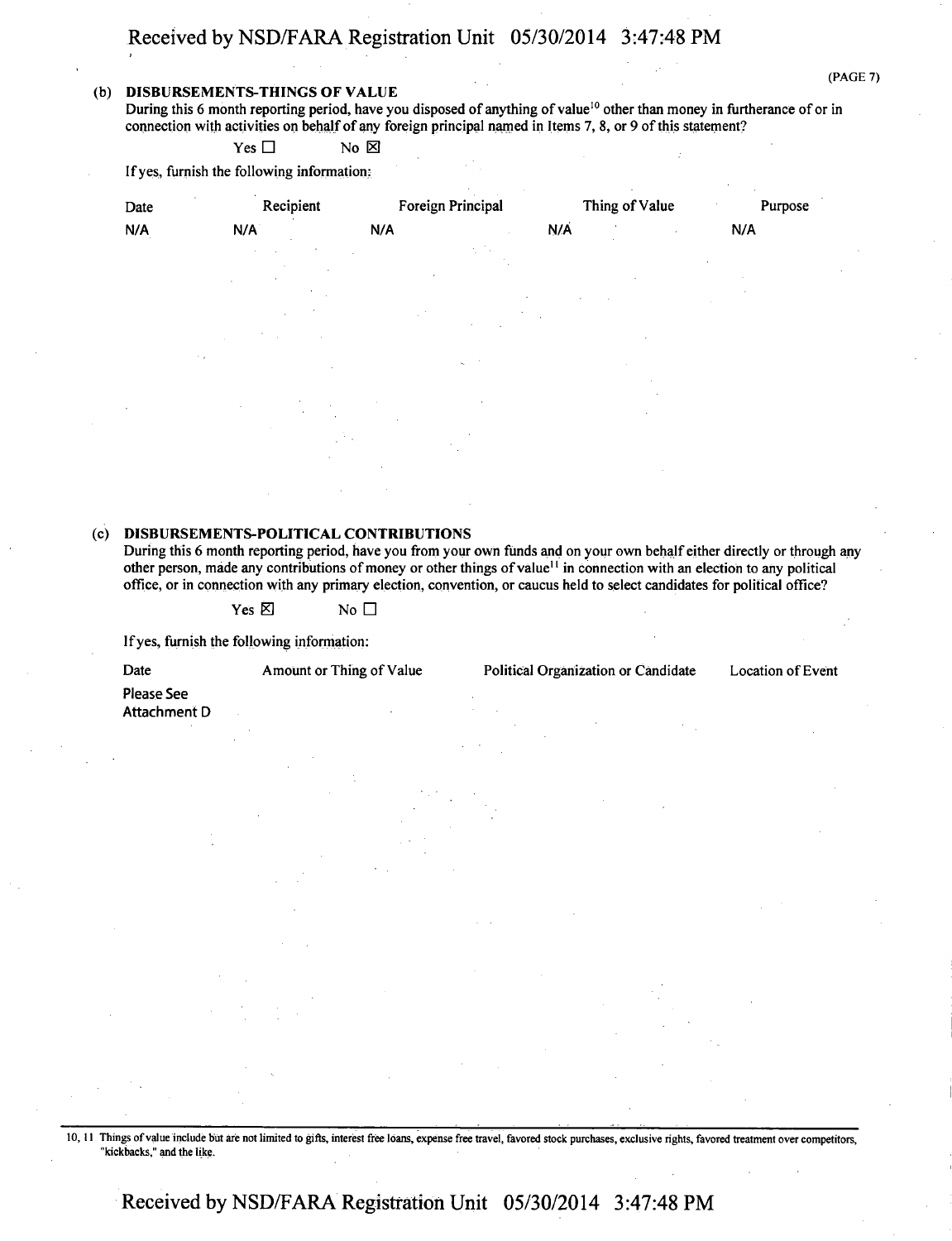## **V - INFORMATIONAL MATERIALS**

|                                                                                                                                                                                                                                  |                                                               | 16. (a) During this 6 month reporting period, did you prepare, disseminate or cause to be disseminated any informational materials? <sup>12</sup>                                                                                                                                                                                                                       |
|----------------------------------------------------------------------------------------------------------------------------------------------------------------------------------------------------------------------------------|---------------------------------------------------------------|-------------------------------------------------------------------------------------------------------------------------------------------------------------------------------------------------------------------------------------------------------------------------------------------------------------------------------------------------------------------------|
| Yes 図<br>No $\square$                                                                                                                                                                                                            |                                                               |                                                                                                                                                                                                                                                                                                                                                                         |
| If Yes, go to Item 17.<br>(b) If you answered No to Item 16(a), do you disseminate any material in connection with your registration?                                                                                            |                                                               |                                                                                                                                                                                                                                                                                                                                                                         |
| Yes $\Box$<br>No $\Box$                                                                                                                                                                                                          |                                                               |                                                                                                                                                                                                                                                                                                                                                                         |
| If Yes, please forward the materials disseminated during the six month period to the Registration Unit for review.                                                                                                               |                                                               |                                                                                                                                                                                                                                                                                                                                                                         |
| 17. Identify each such foreign principal.                                                                                                                                                                                        |                                                               |                                                                                                                                                                                                                                                                                                                                                                         |
| Taipei Economic and Cultural Representative Office in the United States (TECRO)                                                                                                                                                  |                                                               |                                                                                                                                                                                                                                                                                                                                                                         |
| Please see Attachment E for explanation for response to Line 23 below.                                                                                                                                                           |                                                               |                                                                                                                                                                                                                                                                                                                                                                         |
|                                                                                                                                                                                                                                  |                                                               |                                                                                                                                                                                                                                                                                                                                                                         |
| 18. During this 6 month reporting period, has any foreign principal established a budget or allocated a specified sum of money to                                                                                                |                                                               |                                                                                                                                                                                                                                                                                                                                                                         |
| finance your activities in preparing or disseminating informational materials?                                                                                                                                                   |                                                               | Yes $\Box$<br>No $\boxtimes$                                                                                                                                                                                                                                                                                                                                            |
| If yes, identify each such foreign principal, specify amount, and indicate for what period of time.<br>N/A                                                                                                                       |                                                               |                                                                                                                                                                                                                                                                                                                                                                         |
|                                                                                                                                                                                                                                  |                                                               |                                                                                                                                                                                                                                                                                                                                                                         |
|                                                                                                                                                                                                                                  |                                                               |                                                                                                                                                                                                                                                                                                                                                                         |
|                                                                                                                                                                                                                                  |                                                               |                                                                                                                                                                                                                                                                                                                                                                         |
|                                                                                                                                                                                                                                  |                                                               |                                                                                                                                                                                                                                                                                                                                                                         |
| materials include the use of any of the following:                                                                                                                                                                               |                                                               | 19. During this 6 month reporting period, did your activities in preparing, disseminating or causing the dissemination of informational                                                                                                                                                                                                                                 |
| $\Box$ Radio or TV broadcasts                                                                                                                                                                                                    | $\boxtimes$ Magazine or newspaper $\Box$ Motion picture films | $\Box$ Letters or telegrams                                                                                                                                                                                                                                                                                                                                             |
| $\square$ Press releases<br>$\Box$ Advertising campaigns                                                                                                                                                                         |                                                               | $\Box$ Pamphlets or other publications $\Box$ Lectures or speeches                                                                                                                                                                                                                                                                                                      |
| $\Box$ Other (specify)                                                                                                                                                                                                           |                                                               |                                                                                                                                                                                                                                                                                                                                                                         |
| <b>Electronic Communications</b>                                                                                                                                                                                                 |                                                               |                                                                                                                                                                                                                                                                                                                                                                         |
| $\Box$ Email                                                                                                                                                                                                                     |                                                               |                                                                                                                                                                                                                                                                                                                                                                         |
| $\Box$ Website URL(s):                                                                                                                                                                                                           |                                                               |                                                                                                                                                                                                                                                                                                                                                                         |
|                                                                                                                                                                                                                                  |                                                               |                                                                                                                                                                                                                                                                                                                                                                         |
|                                                                                                                                                                                                                                  |                                                               |                                                                                                                                                                                                                                                                                                                                                                         |
|                                                                                                                                                                                                                                  |                                                               |                                                                                                                                                                                                                                                                                                                                                                         |
| 20. During this 6 month reporting period, did you disseminate or cause to be disseminated informational materials among any of<br>the following groups:                                                                          |                                                               |                                                                                                                                                                                                                                                                                                                                                                         |
| $\Box$ Public officials                                                                                                                                                                                                          | <b>⊠</b> Newspapers                                           | $\Box$ Libraries                                                                                                                                                                                                                                                                                                                                                        |
| Legislators                                                                                                                                                                                                                      | $\Box$ Editors                                                | $\Box$ Educational institutions                                                                                                                                                                                                                                                                                                                                         |
| Government agencies                                                                                                                                                                                                              | $\Box$ Civic groups or associations                           | Nationality groups                                                                                                                                                                                                                                                                                                                                                      |
| Other (specify)                                                                                                                                                                                                                  |                                                               |                                                                                                                                                                                                                                                                                                                                                                         |
| 21. What language was used in the informational materials:                                                                                                                                                                       |                                                               |                                                                                                                                                                                                                                                                                                                                                                         |
| $\boxtimes$ English                                                                                                                                                                                                              |                                                               |                                                                                                                                                                                                                                                                                                                                                                         |
| 22. Did you file with the Registration Unit, U.S. Department of Justice a copy of each item of such informational materials                                                                                                      |                                                               |                                                                                                                                                                                                                                                                                                                                                                         |
| disseminated or caused to be disseminated during this 6 month reporting period?                                                                                                                                                  |                                                               | $Y_{\text{es}}$ $\boxtimes$<br>$_{\rm No}$ $\Box$                                                                                                                                                                                                                                                                                                                       |
| 23. Did you label each item of such informational materials with the statement required by Section 4(b) of the Act?<br>Yes $\Box$<br>$No \times$                                                                                 |                                                               |                                                                                                                                                                                                                                                                                                                                                                         |
| 12 The term informational materials includes any oral, visual, graphic, written, or pictorial information or matter of any kind, including that published by means of advertising,<br>filed pursuant to Section 4(b) of the Act. |                                                               | books, periodicals, newspapers, lectures, broadcasts, motion pictures, or any means or instrumentality of interstate or foreign commerce or otherwise. Informational materials<br>disseminated by an agent of a foreign principal as part of an activity in itself exempt from registration, or an activity which by itself would not require registration, need not be |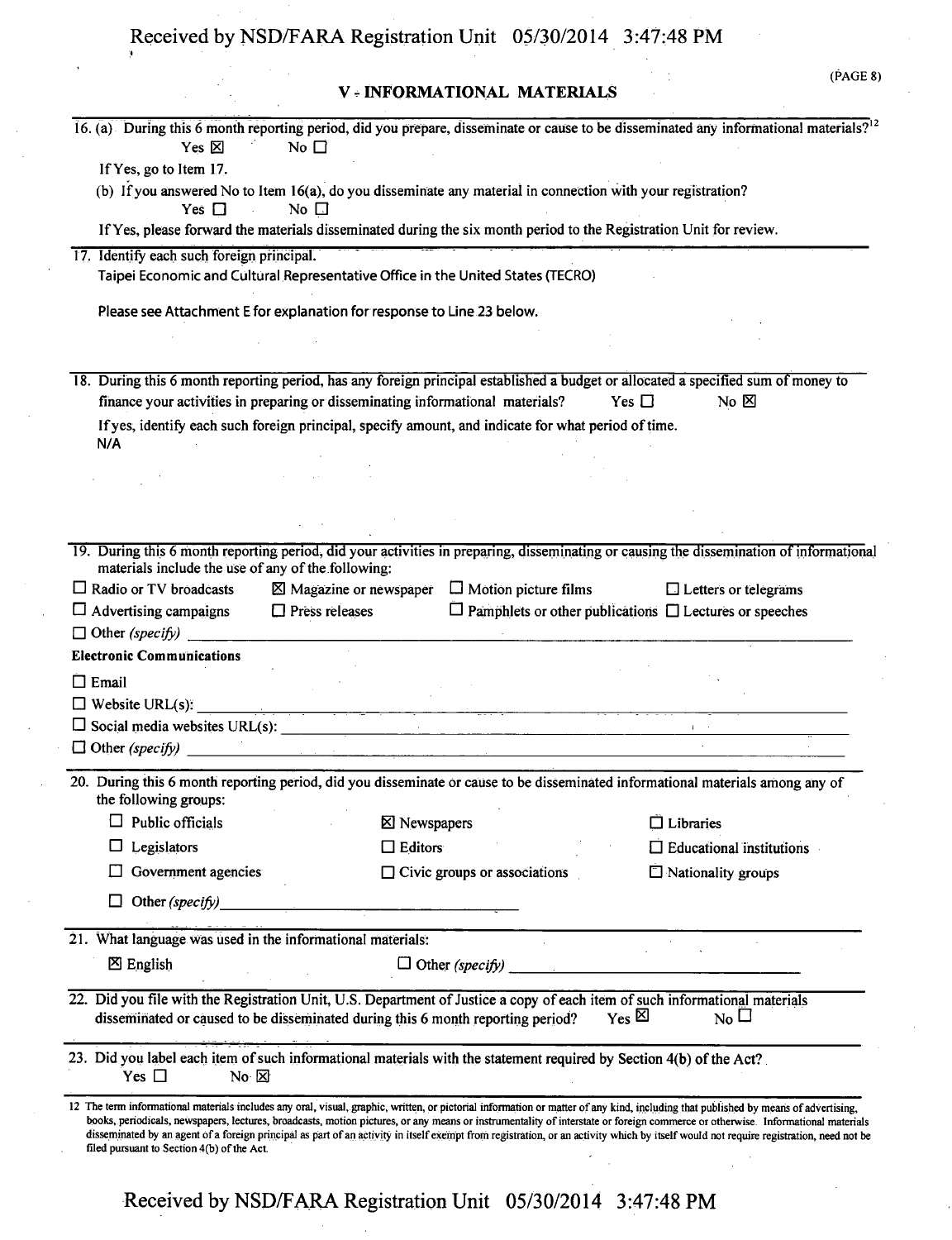(PAGE 9)

#### **VI - EXECUTION**

**In accordance with 28 U.S.C. § 1746, the undersigned swear(s) or affirm(s) under penalty of perjury that he/she has (they have) read the information set forth in this registration statement and the attached exhibits and that he/she is (they are) familiar with the contents thereof and that such contents are in their entirety true and accurate to the best of his/her (their) knowledge and belief, except that the undersigned make(s) no representation as to truth or accuracy of the information contained in the attached Short Form Registration Statement(s), if any, insofar as such information is not within his/her (their) personal knowledge.** 

| May 30, 2014                                                                                                                                                                                                                                                                                                                                                                                                                                                                                                                                                                                                                                                     |                                                                                                                                                                                                                                                                                                                                                                                                                                                                          |                                                                                                                                                                                                                                                                                                                                                                                                                                                        |  | /s/ Marianne Casserly, Partner |                                               |                                                                                                                                                                                                                            |                                                                                                                                                                                | eSigned                  |
|------------------------------------------------------------------------------------------------------------------------------------------------------------------------------------------------------------------------------------------------------------------------------------------------------------------------------------------------------------------------------------------------------------------------------------------------------------------------------------------------------------------------------------------------------------------------------------------------------------------------------------------------------------------|--------------------------------------------------------------------------------------------------------------------------------------------------------------------------------------------------------------------------------------------------------------------------------------------------------------------------------------------------------------------------------------------------------------------------------------------------------------------------|--------------------------------------------------------------------------------------------------------------------------------------------------------------------------------------------------------------------------------------------------------------------------------------------------------------------------------------------------------------------------------------------------------------------------------------------------------|--|--------------------------------|-----------------------------------------------|----------------------------------------------------------------------------------------------------------------------------------------------------------------------------------------------------------------------------|--------------------------------------------------------------------------------------------------------------------------------------------------------------------------------|--------------------------|
|                                                                                                                                                                                                                                                                                                                                                                                                                                                                                                                                                                                                                                                                  |                                                                                                                                                                                                                                                                                                                                                                                                                                                                          |                                                                                                                                                                                                                                                                                                                                                                                                                                                        |  |                                |                                               |                                                                                                                                                                                                                            |                                                                                                                                                                                |                          |
|                                                                                                                                                                                                                                                                                                                                                                                                                                                                                                                                                                                                                                                                  |                                                                                                                                                                                                                                                                                                                                                                                                                                                                          |                                                                                                                                                                                                                                                                                                                                                                                                                                                        |  |                                |                                               |                                                                                                                                                                                                                            |                                                                                                                                                                                |                          |
|                                                                                                                                                                                                                                                                                                                                                                                                                                                                                                                                                                                                                                                                  |                                                                                                                                                                                                                                                                                                                                                                                                                                                                          |                                                                                                                                                                                                                                                                                                                                                                                                                                                        |  |                                |                                               |                                                                                                                                                                                                                            |                                                                                                                                                                                |                          |
|                                                                                                                                                                                                                                                                                                                                                                                                                                                                                                                                                                                                                                                                  |                                                                                                                                                                                                                                                                                                                                                                                                                                                                          |                                                                                                                                                                                                                                                                                                                                                                                                                                                        |  |                                |                                               |                                                                                                                                                                                                                            |                                                                                                                                                                                |                          |
|                                                                                                                                                                                                                                                                                                                                                                                                                                                                                                                                                                                                                                                                  |                                                                                                                                                                                                                                                                                                                                                                                                                                                                          |                                                                                                                                                                                                                                                                                                                                                                                                                                                        |  |                                |                                               |                                                                                                                                                                                                                            |                                                                                                                                                                                |                          |
|                                                                                                                                                                                                                                                                                                                                                                                                                                                                                                                                                                                                                                                                  |                                                                                                                                                                                                                                                                                                                                                                                                                                                                          |                                                                                                                                                                                                                                                                                                                                                                                                                                                        |  |                                |                                               |                                                                                                                                                                                                                            |                                                                                                                                                                                |                          |
|                                                                                                                                                                                                                                                                                                                                                                                                                                                                                                                                                                                                                                                                  |                                                                                                                                                                                                                                                                                                                                                                                                                                                                          |                                                                                                                                                                                                                                                                                                                                                                                                                                                        |  |                                |                                               |                                                                                                                                                                                                                            |                                                                                                                                                                                |                          |
|                                                                                                                                                                                                                                                                                                                                                                                                                                                                                                                                                                                                                                                                  |                                                                                                                                                                                                                                                                                                                                                                                                                                                                          |                                                                                                                                                                                                                                                                                                                                                                                                                                                        |  |                                |                                               |                                                                                                                                                                                                                            |                                                                                                                                                                                |                          |
|                                                                                                                                                                                                                                                                                                                                                                                                                                                                                                                                                                                                                                                                  |                                                                                                                                                                                                                                                                                                                                                                                                                                                                          |                                                                                                                                                                                                                                                                                                                                                                                                                                                        |  |                                |                                               |                                                                                                                                                                                                                            |                                                                                                                                                                                |                          |
|                                                                                                                                                                                                                                                                                                                                                                                                                                                                                                                                                                                                                                                                  |                                                                                                                                                                                                                                                                                                                                                                                                                                                                          |                                                                                                                                                                                                                                                                                                                                                                                                                                                        |  |                                |                                               |                                                                                                                                                                                                                            |                                                                                                                                                                                |                          |
|                                                                                                                                                                                                                                                                                                                                                                                                                                                                                                                                                                                                                                                                  |                                                                                                                                                                                                                                                                                                                                                                                                                                                                          |                                                                                                                                                                                                                                                                                                                                                                                                                                                        |  |                                |                                               |                                                                                                                                                                                                                            |                                                                                                                                                                                |                          |
|                                                                                                                                                                                                                                                                                                                                                                                                                                                                                                                                                                                                                                                                  |                                                                                                                                                                                                                                                                                                                                                                                                                                                                          |                                                                                                                                                                                                                                                                                                                                                                                                                                                        |  |                                |                                               |                                                                                                                                                                                                                            |                                                                                                                                                                                |                          |
| $\label{eq:2.1} \mathcal{L}(\mathcal{L}^{\text{max}}_{\mathcal{L}}(\mathcal{L}^{\text{max}}_{\mathcal{L}}))\leq \mathcal{L}(\mathcal{L}^{\text{max}}_{\mathcal{L}}(\mathcal{L}^{\text{max}}_{\mathcal{L}}))$                                                                                                                                                                                                                                                                                                                                                                                                                                                     |                                                                                                                                                                                                                                                                                                                                                                                                                                                                          |                                                                                                                                                                                                                                                                                                                                                                                                                                                        |  |                                |                                               | $\label{eq:2.1} \mathcal{L}(\mathcal{L}^{\mathcal{L}}(\mathcal{L}^{\mathcal{L}})) = \mathcal{L}(\mathcal{L}^{\mathcal{L}}(\mathcal{L}^{\mathcal{L}})) = \mathcal{L}(\mathcal{L}^{\mathcal{L}}(\mathcal{L}^{\mathcal{L}}))$ |                                                                                                                                                                                |                          |
| $\label{eq:2.1} \begin{split} \mathcal{L}_{\text{max}}(\mathbf{r}) & = \frac{1}{2} \mathcal{L}_{\text{max}}(\mathbf{r}) \mathcal{L}_{\text{max}}(\mathbf{r}) \\ & = \frac{1}{2} \mathcal{L}_{\text{max}}(\mathbf{r}) \mathcal{L}_{\text{max}}(\mathbf{r}) \mathcal{L}_{\text{max}}(\mathbf{r}) \mathcal{L}_{\text{max}}(\mathbf{r}) \mathcal{L}_{\text{max}}(\mathbf{r}) \mathcal{L}_{\text{max}}(\mathbf{r}) \mathcal{L}_{\text{max}}(\mathbf{r}) \mathcal{L}_{\text{max}}(\mathbf{r})$<br>$\alpha_{\rm eff}$ and $\alpha_{\rm eff}$<br>$\mathcal{L}_{\text{max}}$ and $\mathcal{L}_{\text{max}}$ and $\mathcal{L}_{\text{max}}$ and $\mathcal{L}_{\text{max}}$ | $\sim 10^{11}$ km s $^{-1}$ m s $^{-1}$                                                                                                                                                                                                                                                                                                                                                                                                                                  | $\label{eq:2.1} \frac{1}{\sqrt{2}}\left(\frac{1}{\sqrt{2}}\right)^{2} \left(\frac{1}{\sqrt{2}}\right)^{2} \left(\frac{1}{\sqrt{2}}\right)^{2} \left(\frac{1}{\sqrt{2}}\right)^{2} \left(\frac{1}{\sqrt{2}}\right)^{2} \left(\frac{1}{\sqrt{2}}\right)^{2} \left(\frac{1}{\sqrt{2}}\right)^{2} \left(\frac{1}{\sqrt{2}}\right)^{2} \left(\frac{1}{\sqrt{2}}\right)^{2} \left(\frac{1}{\sqrt{2}}\right)^{2} \left(\frac{1}{\sqrt{2}}\right)^{2} \left(\$ |  |                                | $\Delta \mathcal{A}$ and $\Delta \mathcal{A}$ | and the contract of the                                                                                                                                                                                                    | $\label{eq:2.1} \mathcal{L}(\mathcal{L}(\mathcal{L})) = \mathcal{L}(\mathcal{L}(\mathcal{L})) = \mathcal{L}(\mathcal{L}(\mathcal{L})) = \mathcal{L}(\mathcal{L}(\mathcal{L}))$ | $\sim 10^{11}$ m $^{-1}$ |
| $\mathcal{L}(\mathcal{L}^{\mathcal{L}})$ and $\mathcal{L}^{\mathcal{L}}$ and $\mathcal{L}^{\mathcal{L}}$<br>$\mathcal{L}(\mathcal{A})$ and $\mathcal{L}(\mathcal{A})$ and                                                                                                                                                                                                                                                                                                                                                                                                                                                                                        | $\label{eq:2.1} \begin{split} \mathcal{L}_{\text{max}}(\mathbf{r},\mathbf{r}) = \mathcal{L}_{\text{max}}(\mathbf{r},\mathbf{r}) = \mathcal{L}_{\text{max}}(\mathbf{r},\mathbf{r}) \mathcal{L}_{\text{max}}(\mathbf{r},\mathbf{r}) \mathcal{L}_{\text{max}}(\mathbf{r},\mathbf{r}) \mathcal{L}_{\text{max}}(\mathbf{r},\mathbf{r},\mathbf{r}) \mathcal{L}_{\text{max}}(\mathbf{r},\mathbf{r},\mathbf{r},\mathbf{r}) \mathcal{L}_{\text{max}}(\mathbf{r},\mathbf{r},\math$ |                                                                                                                                                                                                                                                                                                                                                                                                                                                        |  | and the control                |                                               |                                                                                                                                                                                                                            |                                                                                                                                                                                |                          |

egistrant is an individual, or by a majority of those partners, officers, directors or persons performing similar functions, if the registrant is an organization, except that the organization can, by power of attorney, authorize one or more individuals to execute this statement on its behalf.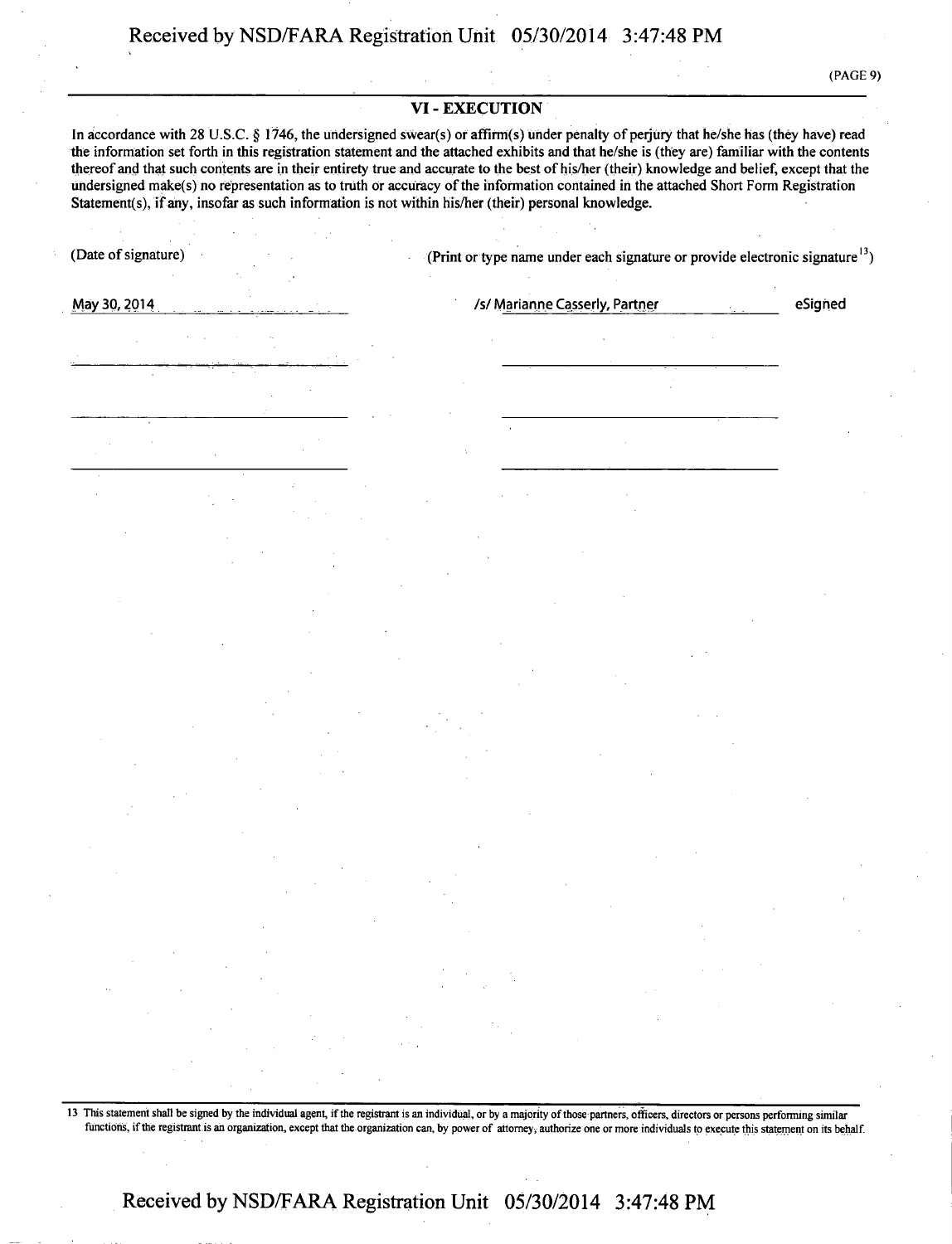#### **ATTACHMENT A**

11. During this 6 month reporting period, have you engaged in any activities for or rendered any services to any foreign principal named in Items 7, 8, and 9 of this statement? Yes  $\boxtimes$  Yes  $\boxtimes$ 

Ifyes, identify each such foreign principal and describe in full detail your activities and services:

#### Taipei Economic and Cultural Representative Office in the United States:

Senator Dole conducted the following reportable activities:

- 4/9/14: Authored Roll Call op-ed, "U.S.-Taiwan Legislation Led to Long-Lasting Benefits." This article was filed with the FARA Registration Unit on April 10, 2014
- 3/14/14: Authored Washington Times op-ed, "Toward a trade partnership with Taiwan." This article was filed with the FARA Registration Unit on March 18,2014.
- 4/9/14: E-mail to White House Presidential Adviser Valerie Jarrett to facilitate issuance of letter of support for 2014 DC Dragon Boat Festival.
- 3/7/14: Letter to Former Vice President Dick Cheney to request meeting with Taiwanese Foreign Minister David Lin.
- 1/22/14: Letter to Former Vice President Dick Cheney to request telephone call with Taiwanese President Ma.
- 12/5/13: Letter to Former Secretary of State Colin Powell to relay official invitation to visit Taiwan.

Marshall Harris conducted the following reportable activities:

• 2/21/14: Drafted remarks for Ambassador for TECRO-hosted reception on U.S.-Taiwan relations that occurred on April 2, 2014.

#### Russian Federation (through Ketchum. Inc.):

Alston & Bird provides analysis of contemporary US-Russia relations to Ketchum, Inc., for use by Ketchum in its engagement with the foreign principal. Analysis covers issues including economic and trade policy, arms control, energy and climate change, and general US policy toward Russia.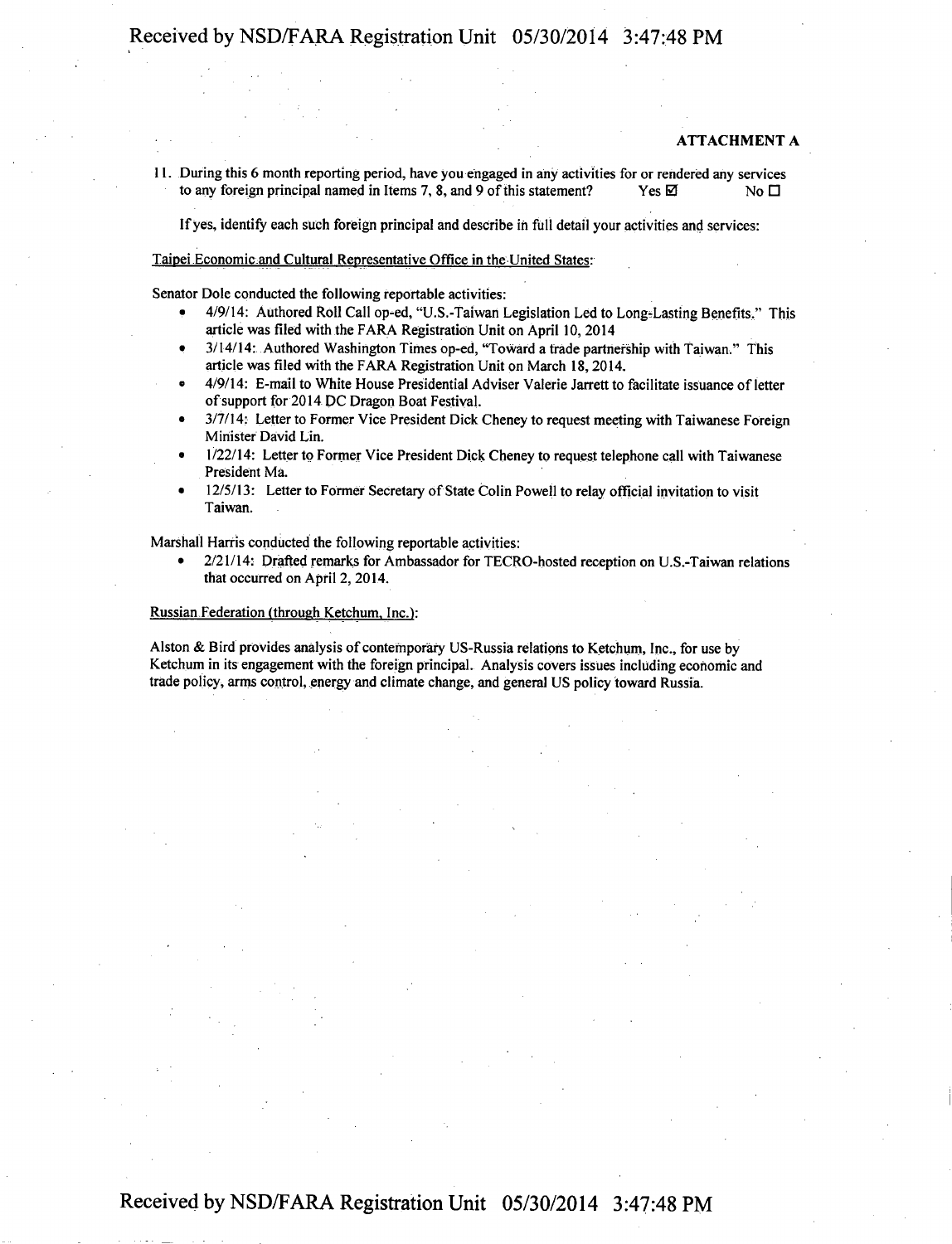12. During this 6 month reporting period, have you oh behalf of any foreign principal engaged in political activity as defined below?

 $Yes \boxtimes$  No  $\square$ 

If yes, identify each such foreign principal and describe in full detail all such political activity, indicating, among other things, the relations, interests and policies sought to be influenced and the means employed to achieve this purpose. If the registrant arranged, sponsored or delivered speeches, lectures or radio and TV broadcasts, give details as to dates and places of delivery, names of speakers and subject matter.

Taipei Economic and Cultural Representative Office in the United States:

• Same activities as listed in response to question number 11.

Russian Federation (through Ketchum. Inc.):

• No political activities were undertaken during this reporting period.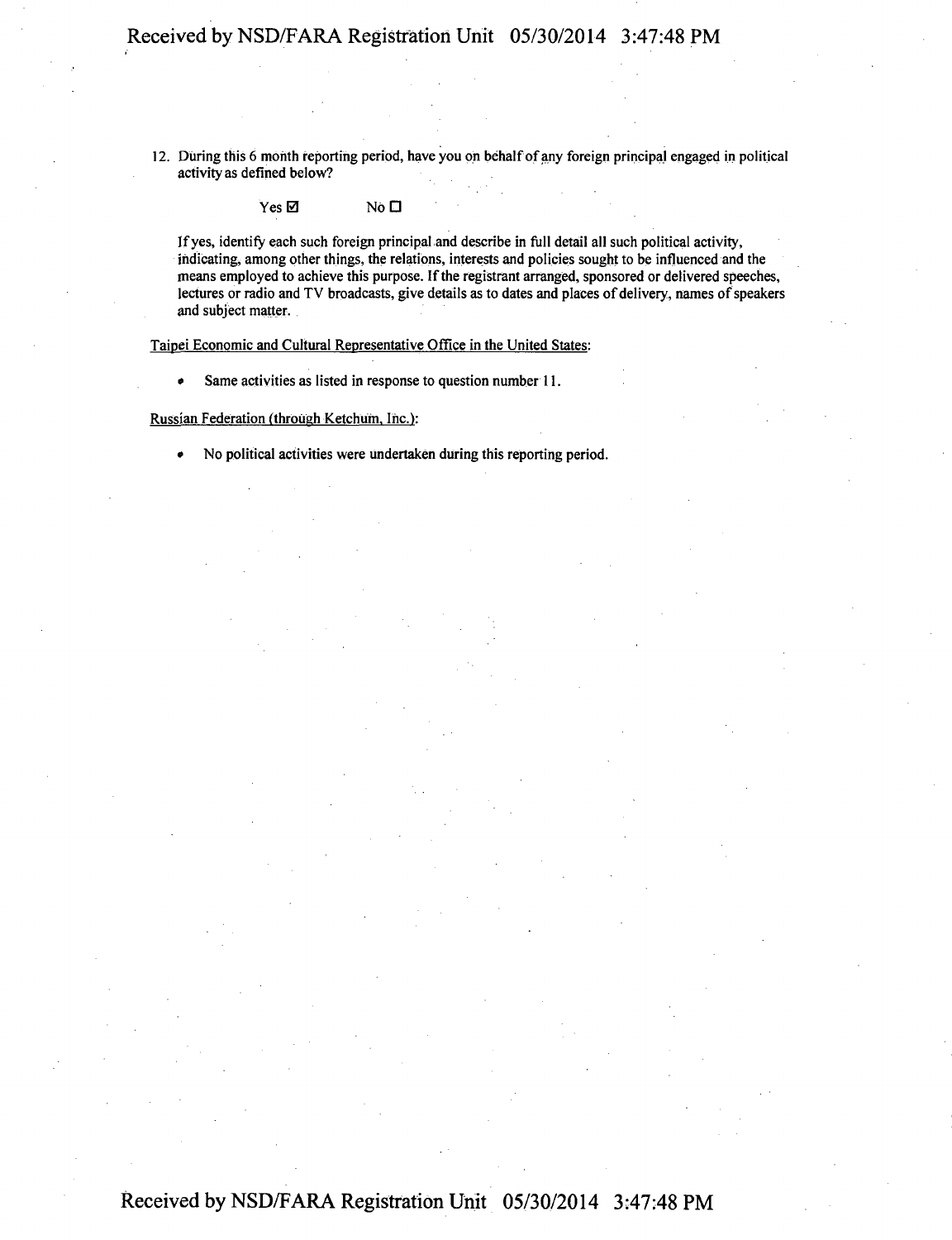#### **ATTACHMENT B**

#### **14. (a) RECEIPTS-MONIES**

During this 6 month reporting period, have you received from any foreign principal named in Items 7, 8, and 9 of this statement, or from any other source, for or in the interests of any such foreign principal, any contributions, income or money either as compensation or otherwise?

 $Yes \boxtimes$  No  $\square$ 

If no, explain why.

If yes, set forth below in the required detail and separately for each foreign principal an account of such monies:

| Date                                        | From Whom                                                                            | Purpose                                                | Amount    |
|---------------------------------------------|--------------------------------------------------------------------------------------|--------------------------------------------------------|-----------|
| $11/1/2013 -$<br>4/30/2014                  | Taipei Economic and Cultural<br>Representative Office in the<br><b>United States</b> | Compensation for<br>services listed in<br>Attachment A | \$140,000 |
| $11/1/2013 -$<br>Ketchum, Inc.<br>4/30/2014 |                                                                                      | Compensation for<br>services listed in<br>Attachment A | \$100,000 |
|                                             |                                                                                      | Total                                                  | \$240,000 |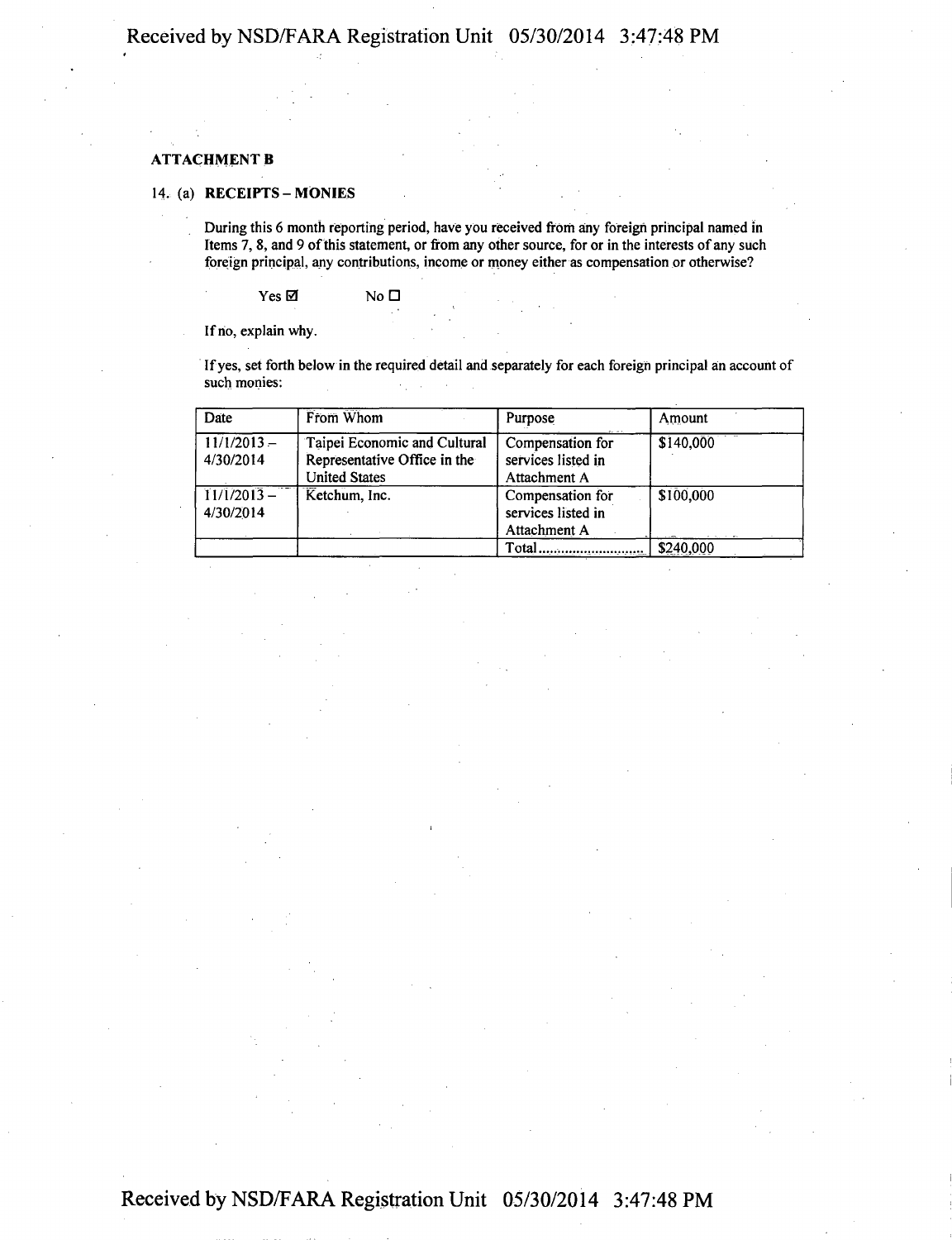### TECRO 047525-260763 Payments from 11/1/2013 through 4/30/2014

| Type        | Invoice  | <b>Document</b> | <b>Credit Description</b>                          | Date      | Fees         | Costs    | Total        |
|-------------|----------|-----------------|----------------------------------------------------|-----------|--------------|----------|--------------|
| <b>PAYW</b> | 10625010 | 3146            | <b>Taipei Economic and Cultural Representative</b> | 12/6/2013 | $-19,999.78$ | $-0.22$  | $-20,000.00$ |
| <b>PAYW</b> | 10632111 | 3146            | Taipei Economic and Cultural Representative        | 12/6/2013 | $-20,000,00$ | 0.00     | $-20,000.00$ |
| <b>PAYW</b> | 10638524 | 3162            | <b>Taipei Economic and Cultural</b>                | 1/6/2014  | $-19,980.37$ | -19.63   | $-20,000.00$ |
| <b>PAYW</b> | 10642780 | 3171            | <b>Taipei Economic and Cultural Representaitve</b> | 1/17/2014 | $-20,000.00$ | 0.00     | $-20,000.00$ |
| <b>PAYW</b> | 10657328 | 3220            | Taipei Economic and Cultural Representative        | 4/7/2014  | $-20,000.00$ | 0.00     | $-20,000.00$ |
| <b>PAYW</b> | 10657356 | 3220            | <b>Taipei Economic and Cultural Representative</b> | 4/7/2014  | $-19,972.41$ | $-27.59$ | $-20,000.00$ |
| <b>PAYW</b> | 10661098 | 3230            | Taipei Economic and Cultural Representative        | 4/25/2014 | $-20,000.00$ | 0.00     | $-20,000.00$ |

TECRO Total **139,952.56 -47.44 140,000.00** 

### KETCHUM INC. Payments from 11/1/2013 through 4/30/2014

| <b>PAYW</b> | 10625182 | 289591 | Ketchum Inc. |  | 12/23/2013 | $-20,000.00$ | 0.00 <sub>1</sub> | -20,000.00   |
|-------------|----------|--------|--------------|--|------------|--------------|-------------------|--------------|
| <b>PAYW</b> | 10632176 | 289693 | Ketchum Inc. |  | 1/6/2014   | $-20.000.00$ | 0.00 <sub>1</sub> | $-20,000.00$ |
| <b>PAYW</b> | 10646789 | 290958 | Ketchum Inc. |  | 4/7/2014   | $-15,000.00$ | 0.00              | $-15,000.00$ |
| <b>PAYW</b> | 10647121 | 290958 | Ketchum Inc. |  | 4/7/2014   | $-15,000.00$ | 0.00              | $-15,000.00$ |
| <b>PAYW</b> | 10649620 | 290958 | Ketchum Inc. |  | 4/7/2014   | $-15.000.00$ | 0.00              | $-15,000.00$ |
| <b>PAYW</b> | 10661786 | 291464 | Ketchum Inc. |  | 4/28/2014  | $-15,000.00$ | 0.00              | $-15,000.00$ |

Ketchum Total 100,000.00 0.00 100,000.00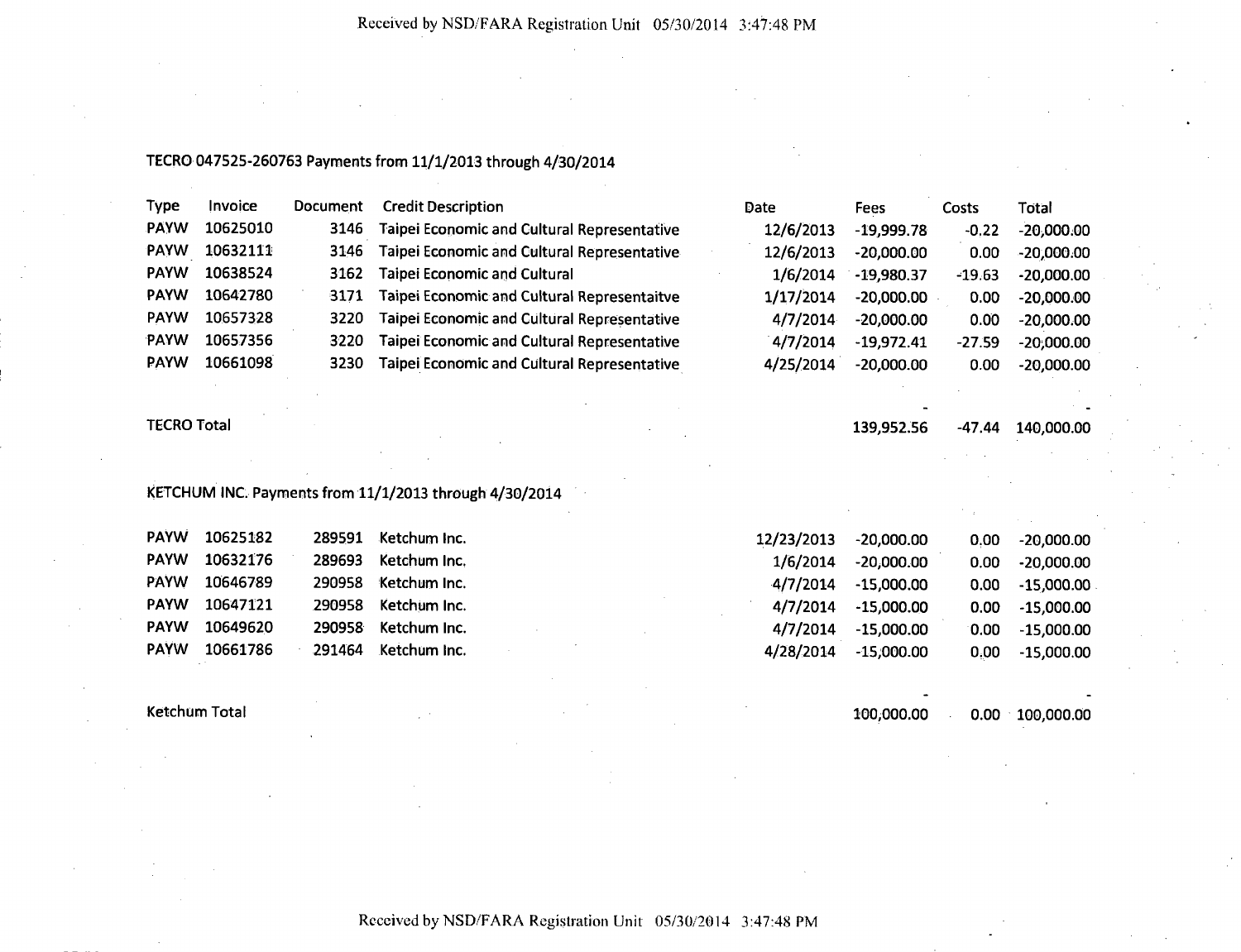#### **ATTACHMENT C**

#### **15. (a) DISBURSEMENTS- MONIES**

During this 6 month reporting period, have you

- (1) disbursed or expended monies in connection with activity on behalf of any foreign principal named in Items 7, 8, and 9 of this statement? Yes  $\boxtimes$  No  $\Box$ named in Items 7, 8, and 9 of this statement?
- (2) transmitted monies to any such foreign principal?  $Yes \Box \ No \boxtimes$

If no, explain in full detail why there were no disbursements made on behalf of any foreign principal.

If yes, set forth below in the required detail and separately for each foreign principal an account of such monies, including monies transmitted, if any, to each foreign principal.

Taipei Economic and Cultural Representative Office in the United States:

| Date          | To Whom          | Purpose                            | Amount   |
|---------------|------------------|------------------------------------|----------|
| $11/1/2013 -$ | Service provider | Office expenses (courier, document | 3178.96  |
| 4/30/2014     |                  | production, transportation, food)  |          |
| 11/26/2013    | Justice          | <b>FARA</b> filing fee             | \$305.00 |
| $-$           | Department       |                                    |          |

Russian Federation (through Ketchum. Inc.):

| Date                       | To Whom               | Purpose             | Amount   |
|----------------------------|-----------------------|---------------------|----------|
| $11/1/2013 -$<br>4/30/2014 | Service provider      | Document production | \$1.10   |
| 11/26/2013                 | Justice<br>Department | FARA filing fee     | \$305.00 |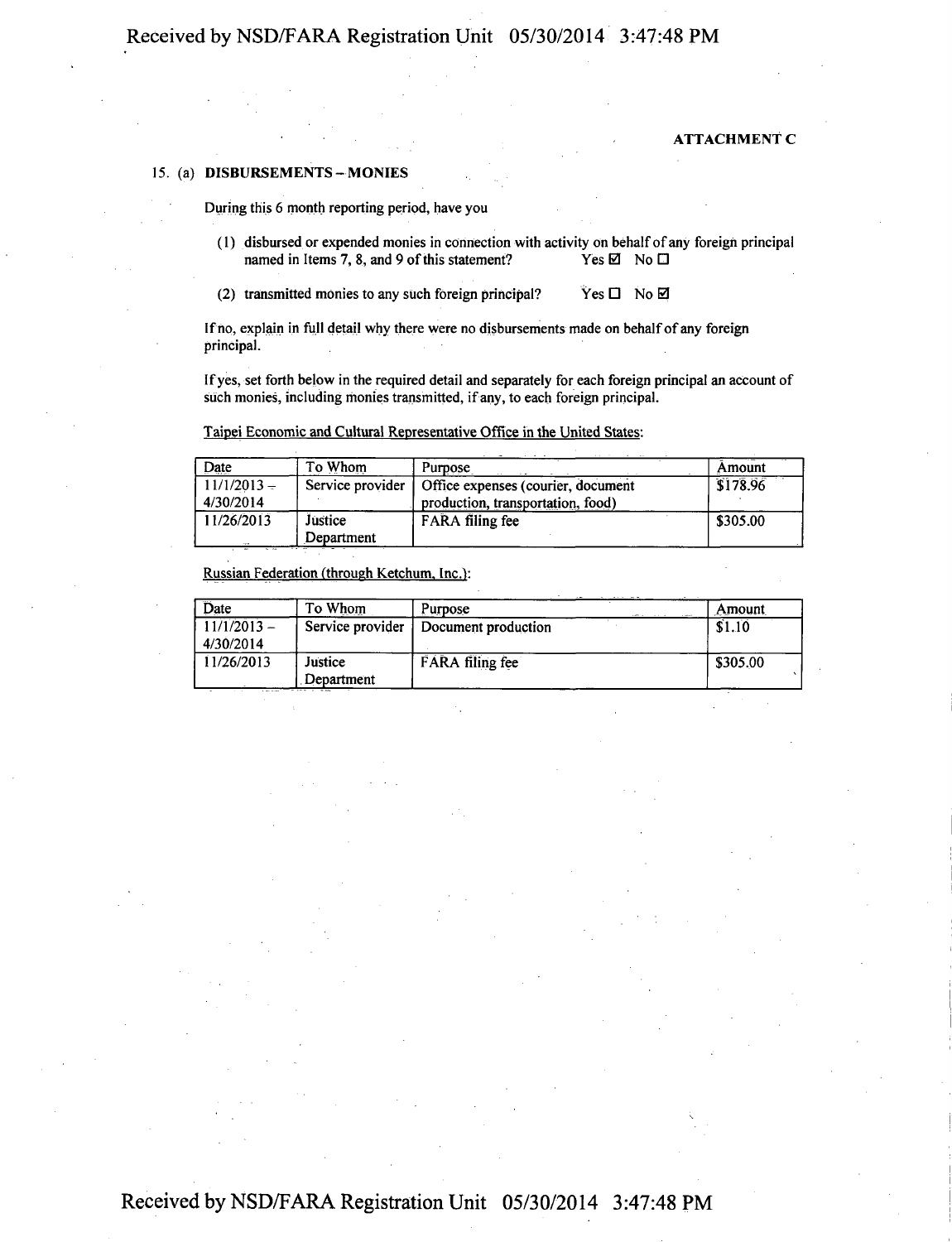### **TECRO Costs from 11/1/2013 through 4/30/2014**

| Date       | Initials       | Name / Invoice Number  | Code             | Quantity                | Rate   | Amount | <b>Description</b>                 |
|------------|----------------|------------------------|------------------|-------------------------|--------|--------|------------------------------------|
| 11/1/2013  | A&B            | <b>ALSTON&amp;BIRD</b> | 6                | $\overline{2}$          | 0.11   | 0.22   | <b>Document Production Charges</b> |
| 11/8/2013  | <b>A&amp;B</b> | <b>ALSTON&amp;BIRD</b> | 6                | 3 <sup>1</sup>          | 0:11   | 0.33   | <b>Document Production Charges</b> |
| 11/18/2013 | A&B            | <b>ALSTON&amp;BIRD</b> | 88               | $\mathbf 1$             | 19.08  | 19.08  | <b>Courier Charges</b>             |
| 12/6/2013  | A&B            | <b>ALSTON&amp;BIRD</b> | 6                | 3                       | 0.11   | 0.33   | <b>Document Production Charges</b> |
| 12/9/2013  | A&B            | <b>ALSTON&amp;BIRD</b> | 42               | 1                       | 25.98  | 25.98  | <b>Transportation Charges</b>      |
| 12/9/2013  | A&B            | <b>ALSTON&amp;BIRD</b> | 6                | 2                       | 0.11   | 0.22   | <b>Document Production Charges</b> |
| 12/11/2013 | A&B            | <b>ALSTON&amp;BIRD</b> | 6                | 3                       | 0.11   | 0.33   | <b>Document Production Charges</b> |
| 12/18/2013 | A&B            | <b>ALSTON&amp;BIRD</b> | 46               | 1                       | 305.00 | 305.00 | <b>Filing Fee</b>                  |
| 12/20/2013 | A&B            | <b>ALSTON&amp;BIRD</b> | 6                | 40                      | 0.11   | 4.40   | <b>Document Production Charges</b> |
| 12/26/2013 | A&B            | <b>ALSTON&amp;BIRD</b> | 88               | 1                       | 20.49  | 20.49  | <b>Courier Charges</b>             |
| 12/26/2013 | A&B            | <b>ALSTON&amp;BIRD</b> | 88               | 1                       | 20.49  | 20.49  | <b>Courier Charges</b>             |
| 1/13/2014  | A&B            | <b>ALSTON&amp;BIRD</b> | 6                | 3                       | 0.11   | 0.33   | <b>Document Production Charges</b> |
| 1/23/2014  | A&B            | <b>ALSTON&amp;BIRD</b> | 6                | 1                       | 0.11   | 0.11   | <b>Document Production Charges</b> |
| 1/29/2014  | <b>A&amp;B</b> | <b>ALSTON&amp;BIRD</b> | 6                | 21                      | 0.11   | 2.31   | <b>Document Production Charges</b> |
| 2/7/2014   | <b>A&amp;B</b> | <b>ALSTON&amp;BIRD</b> | 6                | 12                      | 0.11   | 1.32   | <b>Document Production Charges</b> |
| 2/11/2014  | <b>A&amp;B</b> | <b>ALSTON&amp;BIRD</b> | $\boldsymbol{6}$ | 11                      | 0.11   | 1.21   | <b>Document Production Charges</b> |
| 2/20/2014  | A&B            | <b>ALSTON&amp;BIRD</b> | 6                | 12                      | 0.11   | 1.32   | <b>Document Production Charges</b> |
| 2/21/2014  | <b>A&amp;B</b> | <b>ALSTON&amp;BIRD</b> | 88               | 1                       | 21.10  | 21.10  | <b>Courier Service</b>             |
| 2/21/2014  | A&B            | <b>ALSTON&amp;BIRD</b> | 6                | 14                      | 0.11   | 1.54   | <b>Document Production Charges</b> |
| 2/27/2014  | A&B            | <b>ALSTON&amp;BIRD</b> | 6                | 3                       | 0.11   | 0.33   | <b>Document Production Charges</b> |
| 2/28/2014  | <b>A&amp;B</b> | <b>ALSTON&amp;BIRD</b> | 6                | $\overline{\mathbf{z}}$ | 0.11   | 0.77   | <b>Document Production Charges</b> |
| 3/14/2014  | <b>A&amp;B</b> | <b>ALSTON&amp;BIRD</b> | 6                | $12 -$                  | 0.11   | 1.32   | <b>Document Production Charges</b> |
| 3/20/2014  | A&B            | <b>ALSTON&amp;BIRD</b> | 6                | 3                       | 0.11   | 0.33   | <b>Document Production Charges</b> |
| 3/21/2014  | <b>A&amp;B</b> | <b>ALSTON&amp;BIRD</b> | 88               | 1                       | 21.10  | 21.10  | <b>Courier Service</b>             |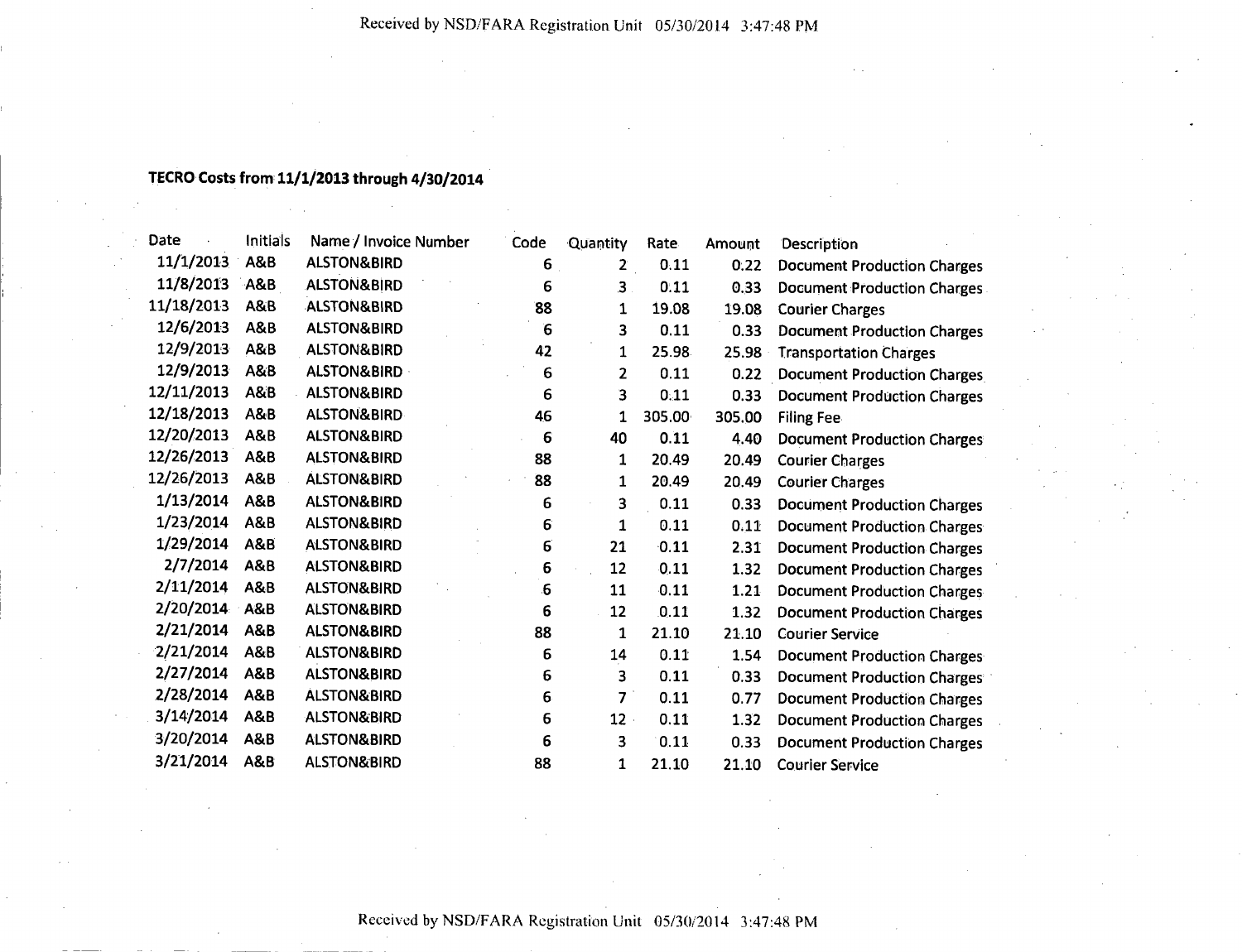| 3/25/2014 | A&B            | <b>ALSTON&amp;BIRD</b> | 142             | 1  | 1.00  | 1.00  | <b>Document Production Charges</b> |  |
|-----------|----------------|------------------------|-----------------|----|-------|-------|------------------------------------|--|
| 3/28/2014 | A&B            | <b>ALSTON&amp;BIRD</b> | 3               | 1  | 1.19  | 1.19  |                                    |  |
| 4/2/2014  | A&B            | <b>ALSTON&amp;BIRD</b> |                 |    |       |       | Postage Charges                    |  |
|           |                |                        | 3               |    | 1.19  | 1.19  | <b>Postage Charges</b>             |  |
| 4/7/2014  | <b>A&amp;B</b> | <b>ALSTON&amp;BIRD</b> | 4               | 1  | 0.11  | 0.11  | <b>Document Production Charges</b> |  |
| 4/7/2014  | A&B            | <b>ALSTON&amp;BIRD</b> | 28 <sub>2</sub> | 1  | 21.26 | 21.26 | <b>Transportation Charges</b>      |  |
| 4/9/2014  | <b>A&amp;B</b> | <b>ALSTON&amp;BIRD</b> | 4               | 3  | 0.11  | 0.33  | <b>Document Production Charges</b> |  |
| 4/9/2014  | A&B            | <b>ALSTON&amp;BIRD</b> | 6               | 2  | 0.11  | 0.22  | <b>Document Production Charges</b> |  |
| 4/10/2014 | A&B            | <b>ALSTON&amp;BIRD</b> | 4               | 5. | 0.11  | 0.55  | <b>Document Production Charges</b> |  |
| 4/11/2014 | A&B            | <b>ALSTON&amp;BIRD</b> | 4               | 8  | 0.11  | 0.88  | <b>Document Production Charges</b> |  |
| 4/14/2014 | A&B            | <b>ALSTON&amp;BIRD</b> | 6               | 4  | 0.11  | 0.44  | Document Production Charges        |  |
| 4/15/2014 | A&B            | <b>ALSTON&amp;BIRD</b> | 4               | 21 | 0.11  | 2.31  | <b>Document Production Charges</b> |  |
| 4/16/2014 | A&B            | <b>ALSTON&amp;BIRD</b> | 6               | 1  | 0.11  | 0.11  | <b>Document Production Charges</b> |  |
| 4/16/2014 | A&B            | <b>ALSTON&amp;BIRD</b> | 142             | 1  | 1.00  | 1.00  | Document Production Charges        |  |
| 4/22/2014 | A&B            | <b>ALSTON&amp;BIRD</b> | 4               | 12 | 0.11  | 1.32  | <b>Document Production Charges</b> |  |
| 4/22/2014 | <b>A&amp;B</b> | <b>ALSTON&amp;BIRD</b> | 6               | 15 | 0.11  | 1.65  | <b>Document Production Charges</b> |  |
| 4/24/2014 | A&B            | <b>ALSTON&amp;BIRD</b> | 4               | 4  | 0.11  | 0.44  | <b>Document Production Charges</b> |  |
|           |                |                        |                 |    |       |       |                                    |  |

GRAND TOTAL: WORK: 483.96 40 records

 $-7-$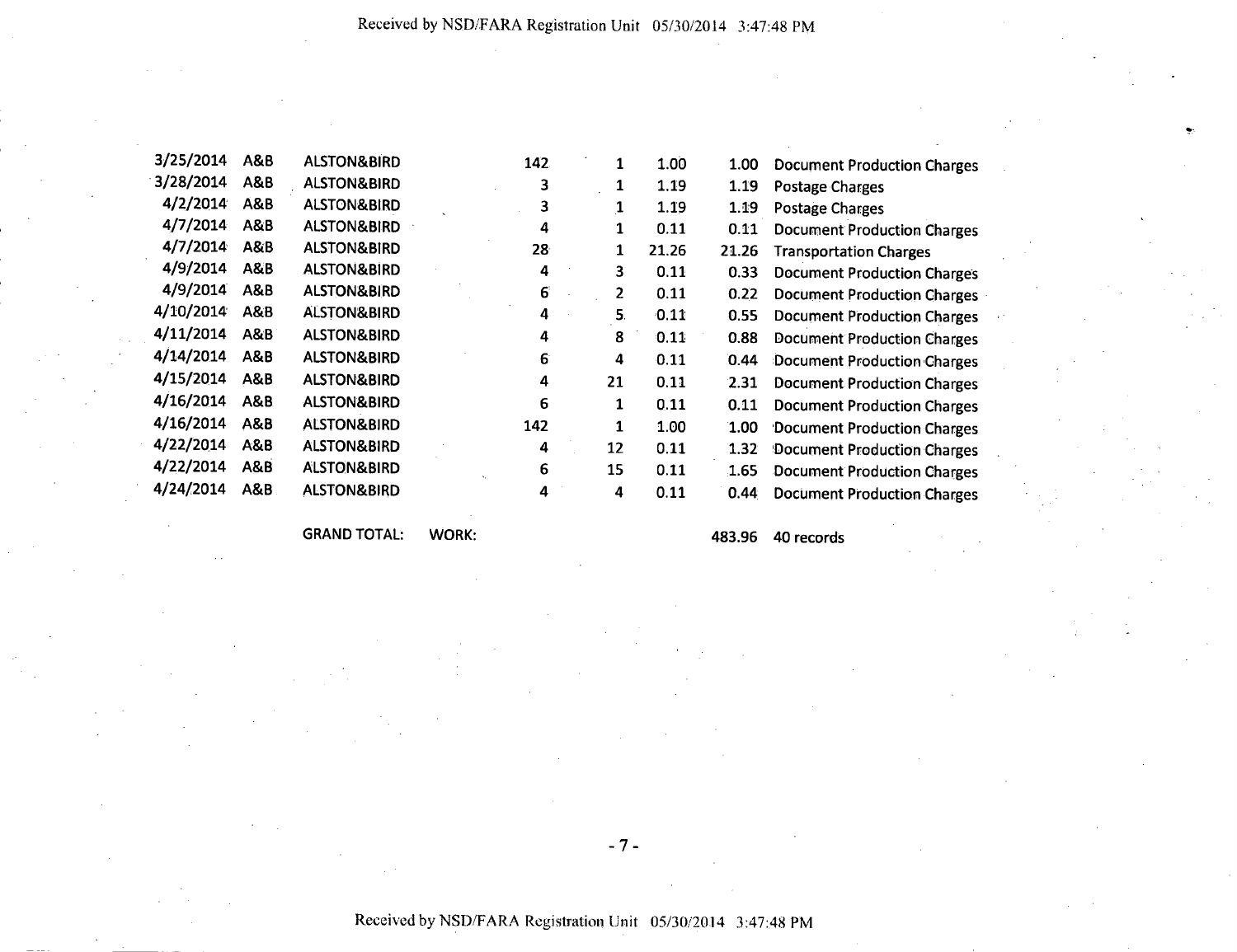### **Ketchum Costs 11/1/2013 through 4/30/2014**

| Date       | <b>Initials</b> | Name / Invoice Number    | Code | Quantity | Rate | Amount  | Description                        |
|------------|-----------------|--------------------------|------|----------|------|---------|------------------------------------|
| 11/7/2013  | A&B             | <b>ALSTON &amp; BIRD</b> | 6    |          | 0.11 | 0.11    | <b>Document Production Charges</b> |
| 11/8/2013  | A&B             | <b>ALSTON &amp; BIRD</b> | 6.   |          | 0.11 | 0.11    | <b>Document Production Charges</b> |
| 12/18/2013 | ABB             | <b>ALSTON &amp; BIRD</b> | 46   | 1        | 305  | 305     | <b>FARA Filing Fee</b>             |
| 1/15/2014  | A&B             | <b>ALSTON &amp; BIRD</b> | 6.   | 1        | 0.11 | $-0.11$ | Document Production Charges        |
| 1/22/2014  | A&B             | <b>ALSTON &amp; BIRD</b> | 6    | 1        | 0.11 | 0.11    | <b>Document Production Charges</b> |
| 1/23/2014  | A&B             | <b>ALSTON &amp; BIRD</b> | 6    | 1        | 0.11 | 0.11    | <b>Document Production Charges</b> |
| 2/7/2014   | <b>A&amp;B</b>  | <b>ALSTON &amp; BIRD</b> | 6    | 1        | 0.11 | 0.11    | <b>Document Production Charges</b> |
| 2/11/2014  | <b>A&amp;B</b>  | <b>ALSTON &amp; BIRD</b> | 6    |          | 0.11 | 0.11    | Document Production Charges        |
| 3/14/2014  | A&B             | <b>ALSTON &amp; BIRD</b> | 6    | 1        | 0.11 | 0.11    | <b>Document Production Charges</b> |
| 3/18/2014  | A&B             | <b>ALSTON &amp; BIRD</b> | 6    | 1        | 0.11 | 0.11    | <b>Document Production Charges</b> |
| 4/9/2014   | <b>A&amp;B</b>  | <b>ALSTON &amp; BIRD</b> | 6    | 1        | 0.11 | 0.11    | <b>Document Production Charges</b> |

GRAND TOTAL: WORK: 306.1 11 records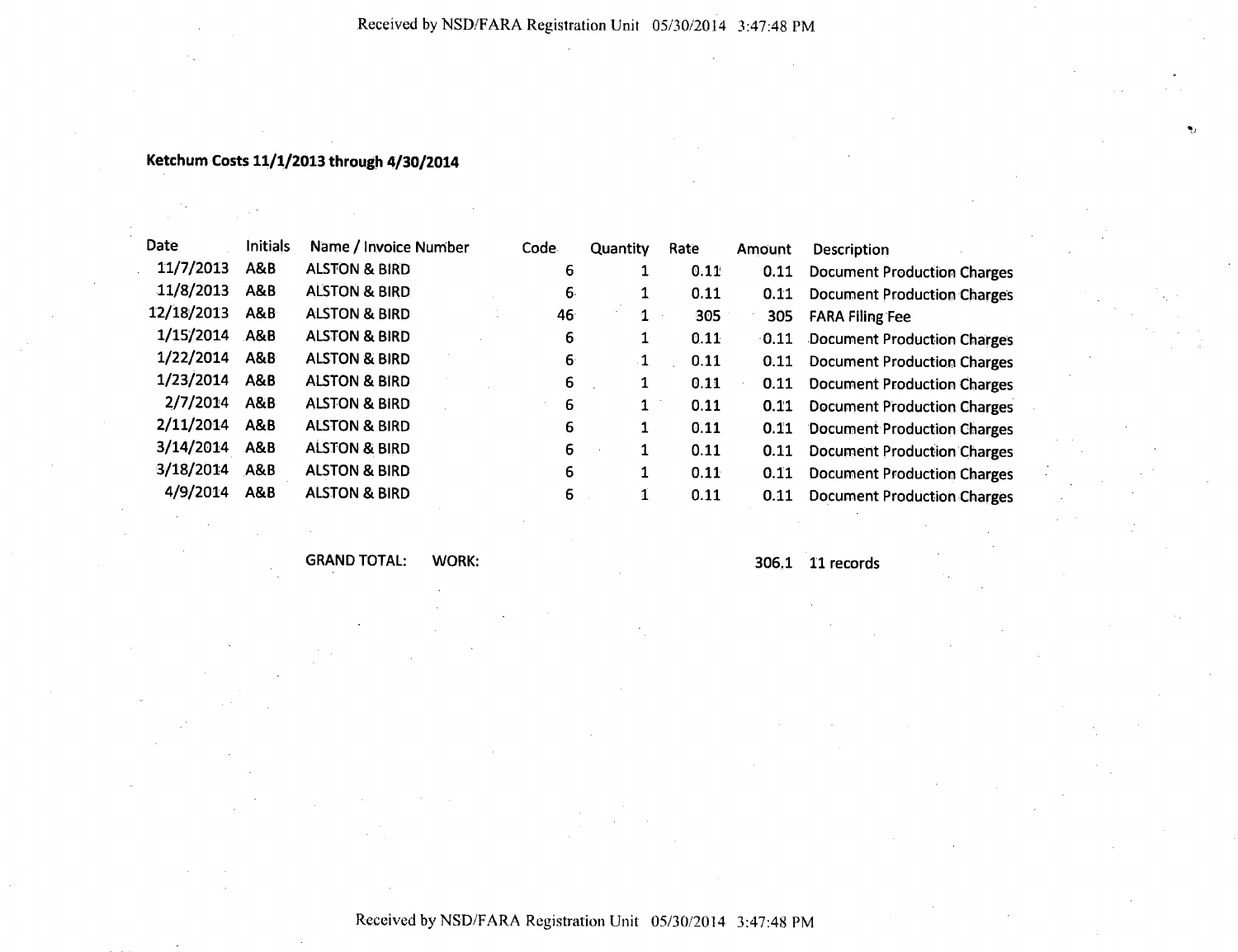#### **ATTACHMENT D**

#### **15. (c) DISBURSEMENTS-POLITICAL CONTRIBUTIONS**

During this 6 month reporting period, have you from your own funds and on your own behalf either directly or through any other person, made any contributions of money or other things of value in connection with an election to any political office, or in connection with any primary election, convention, or caucus held to select candidates for political office?

#### $Yes \n  $Mo \Box$$

#### If yes, furnish the following information:

| <b>Short Form</b><br>Registrant | Date       | Recipient                                | Federal<br>Candidates | National<br>Party<br>Committees | Federal PACs | State/Local<br>Candidates | State/Local<br>PACs | Foreign<br>Elections |
|---------------------------------|------------|------------------------------------------|-----------------------|---------------------------------|--------------|---------------------------|---------------------|----------------------|
| Thomas E.<br>Crocker            | 2/28/2014  | Jack Evans for Mayor                     |                       |                                 |              | s250                      |                     |                      |
| Robert J.<br>Dole               | 11/14/2013 | The Grassley Committee                   | \$1,000               |                                 |              |                           |                     |                      |
| Robert J.<br>Dole               | 1/2/2014   | Rounds for Senate                        | \$1,000               |                                 |              |                           |                     |                      |
| Robert J.<br>Dole               | 1/16/2014  | John McCallum for<br>Congress            | \$500                 |                                 |              |                           |                     |                      |
| Robert J.<br>Dole               | 1/16/2014  | <b>Citizens for Cochran</b>              | \$1,000               |                                 |              |                           |                     |                      |
| Robert J.<br>Dole               | 1/30/2014  | <b>Cassidy for Senate</b>                | \$1,000               |                                 |              |                           |                     |                      |
| Robert J.<br>Dole               | 2/7/2014   | <b>Collins for Senator</b>               | \$1,000               |                                 |              |                           |                     |                      |
| Robert J.<br>Dole               | 2/14/2014  | Lone Star Leadership PAC                 |                       |                                 | \$500        |                           |                     |                      |
| Robert J.<br>Dole               | 2/14/2014  | Rob Portman for U.S.<br>Senate           | \$1,000               |                                 |              |                           |                     |                      |
| Robert J.<br>Dole               | 2/14/2014  | Sullivan for U.S. Senate                 | \$1,000               |                                 |              |                           |                     |                      |
| Robert J.<br>Dole               | 2/26/2014  | Pat Roberts for Senate                   | \$1,000               |                                 |              |                           |                     |                      |
| Robert J.<br>Dole               | 3/7/2014   | <b>Steve Adam for Congress</b>           | \$500                 |                                 |              |                           |                     |                      |
| Robert J.<br>Dole               | 3/7/2014   | Troy Waymaster for 109th<br>Kansas House |                       |                                 |              | $\overline{$}250$         |                     |                      |
| Robert J.<br>Dole               | 3/10/2014  | <b>Bill Brough for State</b><br>Assembly |                       |                                 |              | \$500                     |                     |                      |
| Robert J.<br>Dole               | 3/10/2014  | Citizens for Cochran                     | \$1,000               |                                 |              |                           |                     |                      |
| Robert J.<br>Dole               | 3/25/2014  | <b>Cotton for Senate</b>                 | \$1,000               |                                 |              |                           |                     |                      |
| Robert J.<br>Dole               | 4/8/2014   | Ryan for Congress                        | $\overline{$1,000}$   |                                 |              |                           |                     |                      |
| Robert J.<br>Dole               | 4/10/2014  | <b>McConnell Victory</b><br>Kentucky     | \$1,000               |                                 |              |                           |                     |                      |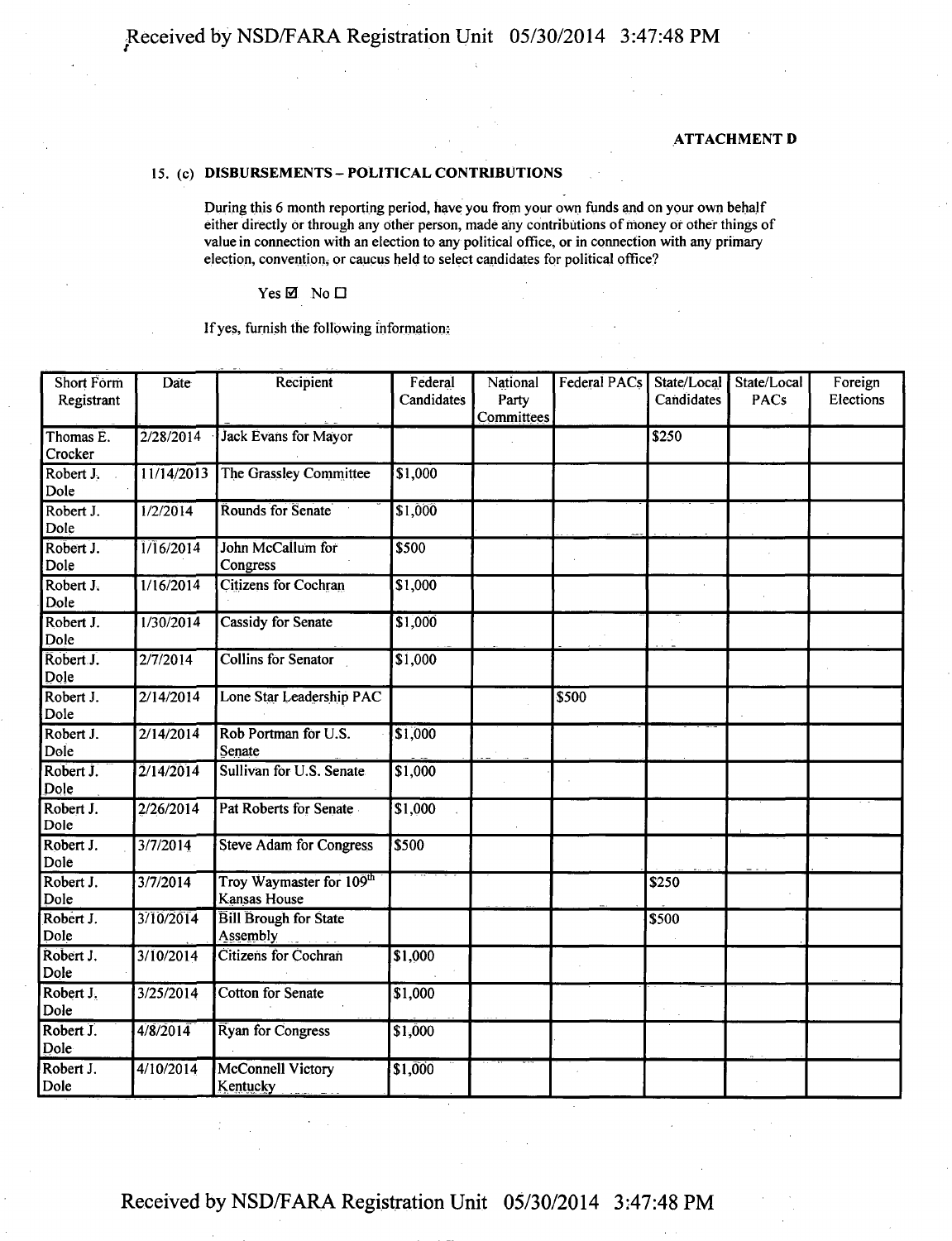$\sim 10^{-1}$ 

| Robert J.<br>Dole               | $\sqrt{4/25/20}14$ | Capito for West Virginia                         |         |               |         | \$1,000 |  |
|---------------------------------|--------------------|--------------------------------------------------|---------|---------------|---------|---------|--|
| Robert C.<br>Jones              | 3/26/2014          | Carter for Governor                              |         |               |         | \$1,000 |  |
| Alston & Bird 11/1/2013<br>PAC  |                    | <b>Friends of Schumer</b>                        | \$2,600 |               |         |         |  |
| Alston & Bird 11/12/2013<br>PAC |                    | McCaskill Senate Fund                            | \$1,000 |               |         |         |  |
| Alston & Bird 11/18/2013<br>PAC |                    | Manchin for West Virginia                        | \$2,500 |               |         |         |  |
| Alston & Bird 11/20/2013<br>PAC |                    | Majority Committee PAC                           |         |               | \$1,500 |         |  |
| Alston & Bird 11/21/2013<br>PAC |                    | <b>Scott Garrett for Congress</b>                | \$500   | $\sim$ $\sim$ |         |         |  |
| Alston & Bird 11/26/2013<br>PAC |                    | <b>Texans for Lamar Smith</b>                    | \$2,500 |               |         |         |  |
| Alston & Bird 11/26/2013<br>PAC |                    | <b>Common Ground PAC</b>                         |         |               | \$1,000 |         |  |
| Alston & Bird 12/4/2013<br>PAC  |                    | James Lee Witt for<br>Congress                   | \$1,000 |               |         |         |  |
| Alston & Bird 12/5/2013<br>PAC  |                    | Moran for Congress                               | \$2,500 |               |         |         |  |
| Alston & Bird 12/5/2013<br>PAC  |                    | <b>Yarmuth for Congress</b>                      | \$1,000 |               |         |         |  |
| Alston & Bird 12/9/2013<br>PAC  |                    | <b>Udall for Colorado</b>                        | \$5,000 |               |         |         |  |
| Alston & Bird 12/12/2013<br>PAC |                    | The Grassley Committee                           | \$1,000 |               |         |         |  |
| Alston & Bird 12/12/2013<br>PAC |                    | <b>Common Ground PAC</b>                         |         |               | \$4,000 |         |  |
| Alston & Bird 12/12/2013<br>PAC |                    | Portman for Senate<br>Committee                  | \$1,000 |               |         |         |  |
| Alston & Bird 12/17/2013<br>PAC |                    | <b>Garamendi for Congress</b>                    | \$1,000 |               |         |         |  |
| Alston & Bird 1/15/2014<br>PAC  |                    | John D. Dingell for<br>Congress                  | \$2,000 |               |         |         |  |
| Alston & Bird 1/15/2014<br>PAC  |                    | <b>Blumenthal</b> for<br>Connecticut             | \$1,000 |               |         |         |  |
| Alston & Bird 1/17/2014<br>PAC  |                    | Mike Thompson for<br>Congress                    | \$5,000 |               |         |         |  |
| Alston & Bird 2/26/2014<br>PAC  |                    | Michael Burgess for<br>Congress                  | \$2,000 |               |         |         |  |
| Alston & Bird 3/5/2014<br>PAC   |                    | <b>Blue Hen PAC</b>                              |         |               | \$1,000 |         |  |
| Alston & Bird 3/5/2014<br>PAC   |                    | <b>Gregg Harper for Congress</b>                 | \$500   |               |         |         |  |
| Alston & Bird 3/13/2014<br>PAC  |                    | National Republic<br><b>Senatorial Committee</b> |         | \$15,000      |         |         |  |
| Alston & Bird 3/13/2014<br>PAC  |                    | Citizens for Cochran                             | \$5,000 |               |         |         |  |
| Alston & Bird 3/26/2014<br>PAC  |                    | Alaskans for Begich 2014                         | \$5,000 |               |         |         |  |
|                                 |                    |                                                  |         |               |         |         |  |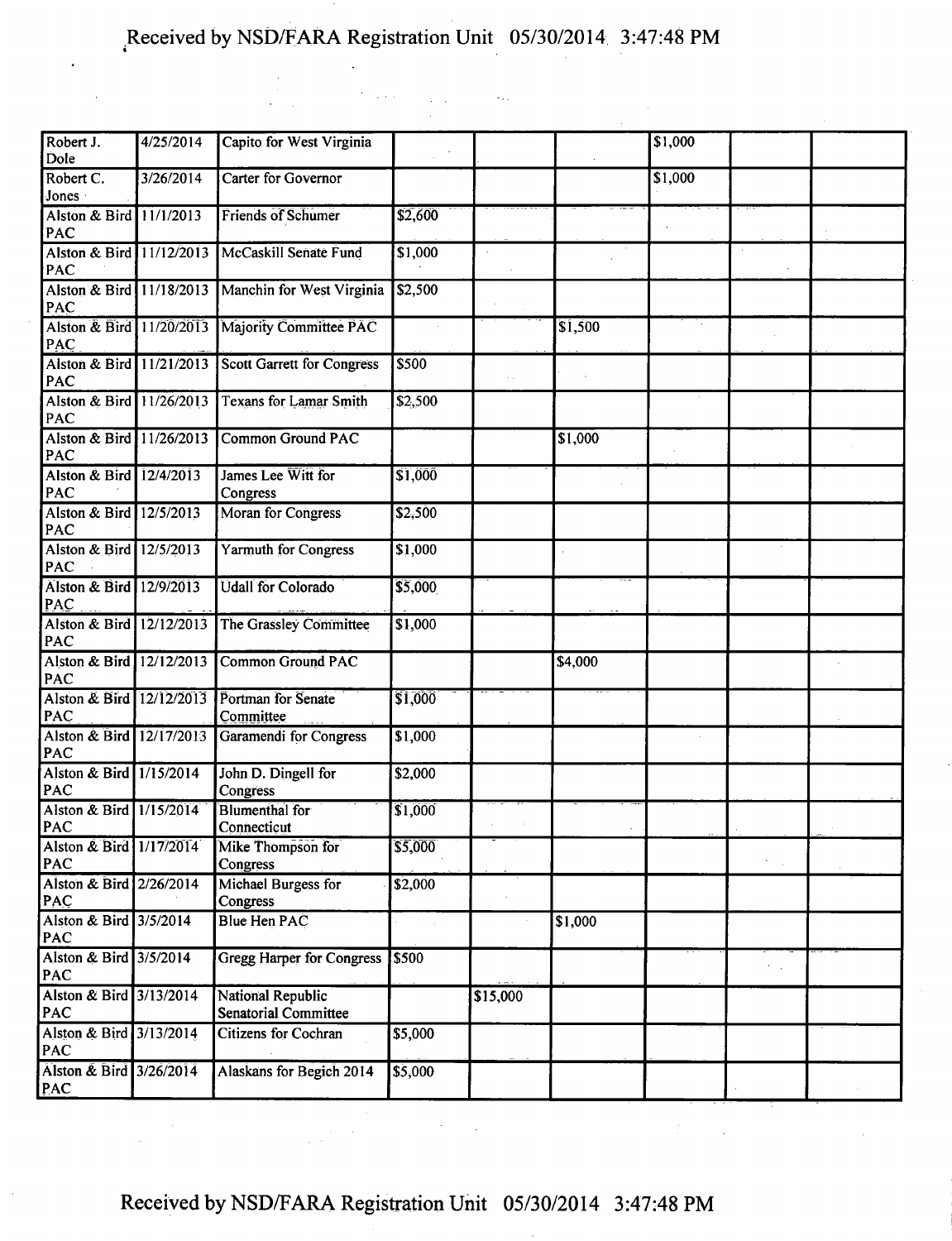| Alston & Bird 3/26/2014<br>PAC        | Portman for Senate<br>Committee             | \$2,500 |          |         |  |  |
|---------------------------------------|---------------------------------------------|---------|----------|---------|--|--|
| Alston & Bird 3/27/2014<br>PAC        | Democratic Senatorial<br>Campaign Committee |         | \$7,500  |         |  |  |
| Alston & Bird 3/27/2014<br><b>PAC</b> | Democratic Senatorial<br>Campaign Committee |         | \$7,500  |         |  |  |
| Alston & Bird 3/27/2014<br>PAC        | Green Mountain PAC                          |         |          | \$1,000 |  |  |
| Alston & Bird 3/28/2014<br><b>PAC</b> | Democratic Senatorial<br>Campaign Committee |         | \$15,000 |         |  |  |
| Alston & Bird 3/28/2014<br><b>PAC</b> | Debbie Dingel for<br>Congress               | \$1,000 |          |         |  |  |
| Alston & Bird 3/31/2014<br>PAC        | Pat Roberts for US Senate                   | \$5,000 |          |         |  |  |
| Alston & Bird 4/11/2014<br>PAC        | <b>Country Roads PAC</b>                    |         |          | \$5,000 |  |  |
| Alston & Bird 4/28/2014<br>PAC        | Hagan for US Senate                         | \$3,750 |          |         |  |  |
| Alston & Bird 4/28/2014<br><b>PAC</b> | Hagan for US Senate                         | \$1,250 |          |         |  |  |
| Alston & Bird 4/29/2014<br>PAC        | John Carter for Congress                    | \$1,000 |          |         |  |  |

v.